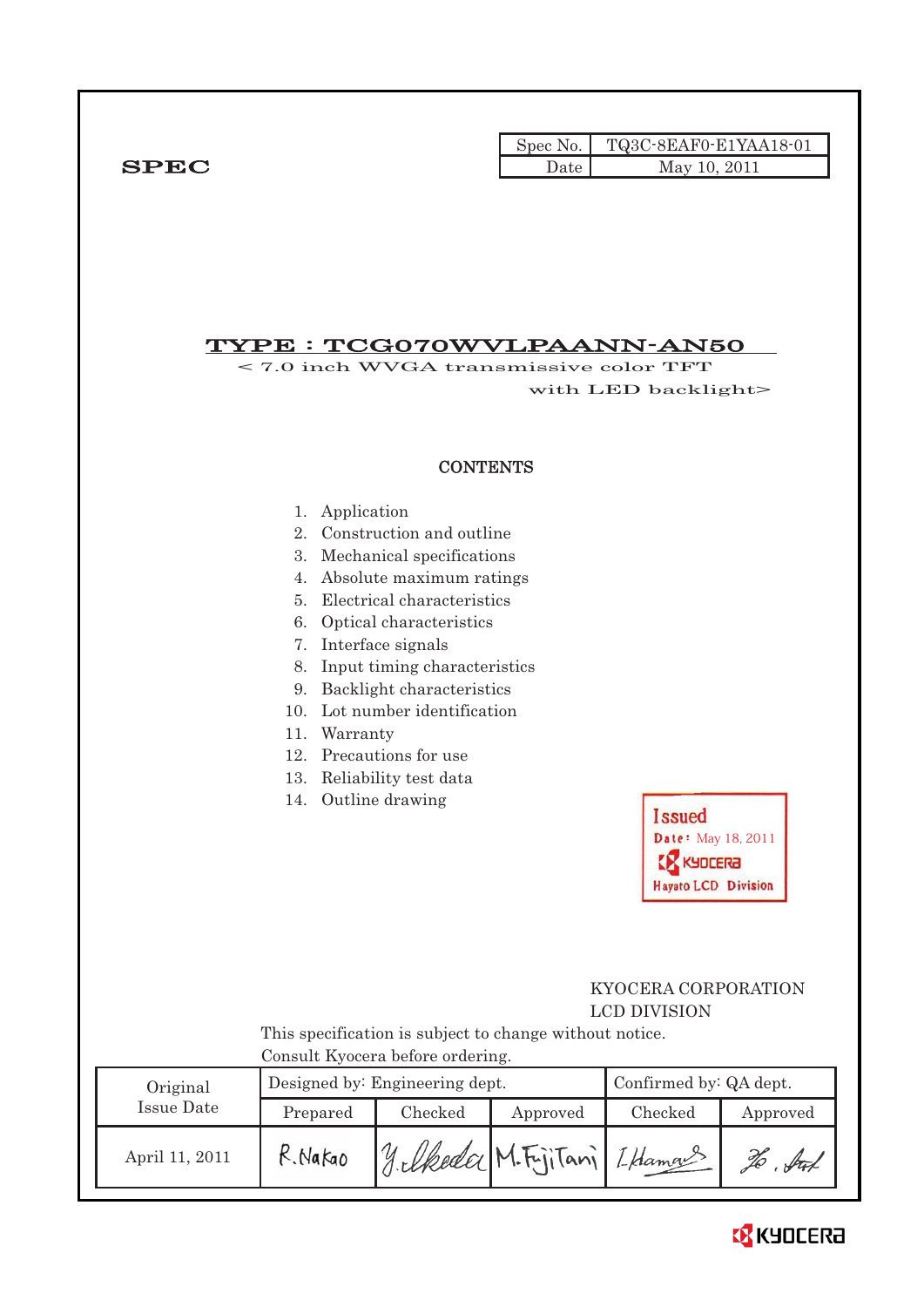# Warning

- 1. This Kyocera LCD module has been specifically designed for use only in electronic devices and industrial machines in the area of audio control, office automation, industrial control, home appliances, etc. The module should not be used in applications where the highest level of safety and reliability are required and module failure or malfunction of such module results in physical harm or loss of life, as well as enormous damage or loss. Such fields of applications include, without limitation, medical, aerospace, communications infrastructure, atomic energy control. Kyocera expressly disclaims any and all liability resulting in any way to the use of the module in such applications.
- 2. Customer agrees to indemnify, defend and hold Kyocera harmless from and against any and all actions, claims, damages, liabilities, awards, costs, and expenses, including legal expenses, resulting from or arising out of Customer's use, or sale for use, or Kyocera modules in applications.

# Caution

1. Kyocera shall have the right, which Customer hereby acknowledges, to immediately scrap or destroy tooling for Kyocera modules for which no Purchase Orders have been received from the Customer in a two-year period.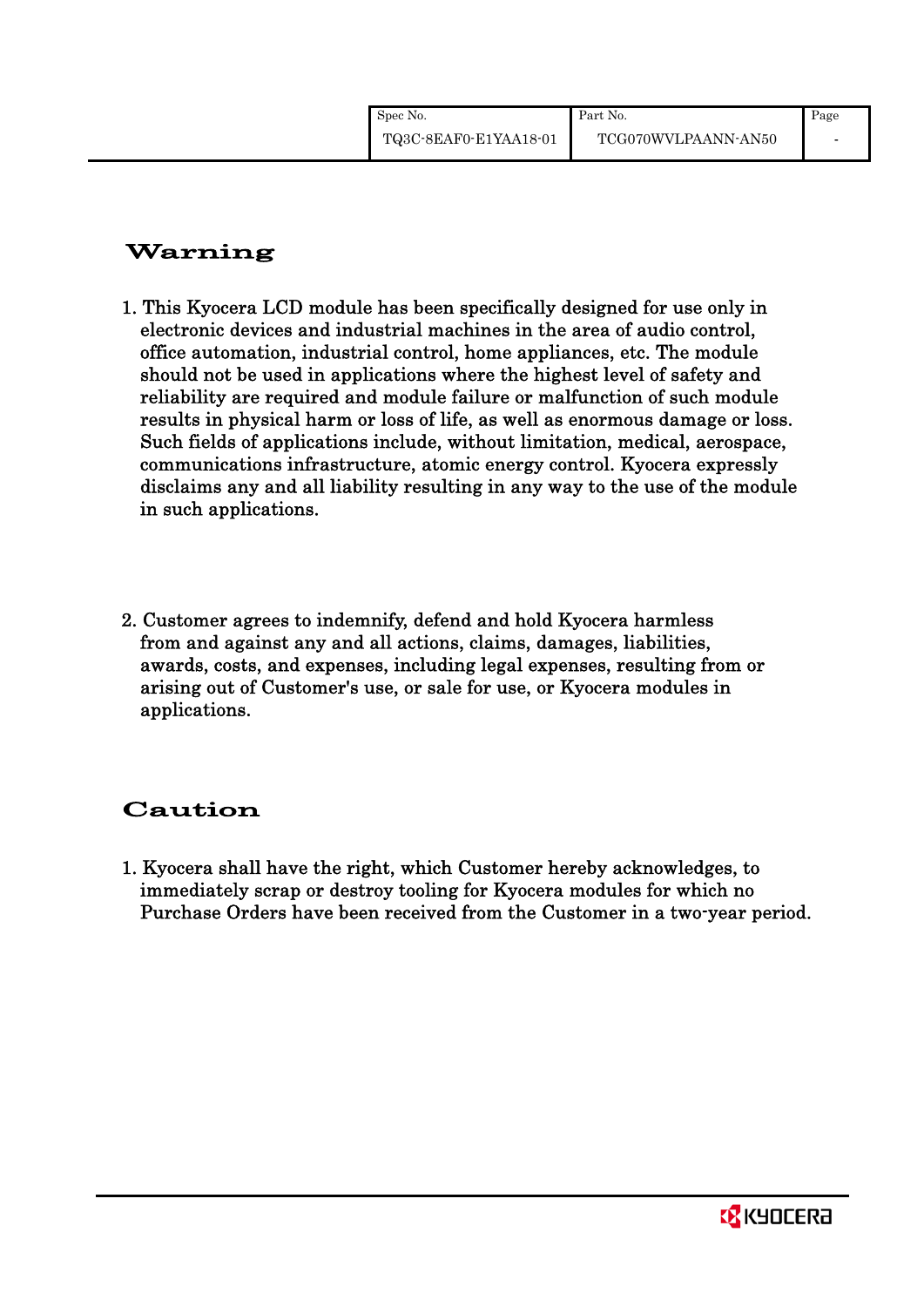|         |              |                | Spec No.                                                            |          | Part No.                             |                         |          | Page |
|---------|--------------|----------------|---------------------------------------------------------------------|----------|--------------------------------------|-------------------------|----------|------|
|         |              |                | TQ3C-8EAF0-E1YAA18-01                                               |          |                                      | TCG070WVLPAANN-AN50     |          |      |
|         |              |                | Revision record                                                     |          |                                      |                         |          |      |
|         | Date         |                | Designed by : Engineering dept.                                     |          |                                      | Confirmed by : QA dept. |          |      |
|         |              | Prepared       | Checked                                                             | Approved |                                      | Checked                 | Approved |      |
|         | May 10, 2011 | R. Nakao       | Yelkeda M.F.jiTani Iklamans                                         |          |                                      |                         | To . Sul |      |
| Rev.No. | Date         | Page           |                                                                     |          | $\label{eq:2} \textbf{Descriptions}$ |                         |          |      |
| 01      | May 10, 2011 | $\overline{4}$ | 6.Optical characteristics<br>$\sim$ Change chromaticity coordinates |          |                                      |                         |          |      |
|         |              |                |                                                                     |          |                                      |                         |          |      |
|         |              |                |                                                                     |          |                                      |                         |          |      |
|         |              |                |                                                                     |          |                                      |                         |          |      |
|         |              |                |                                                                     |          |                                      |                         |          |      |
|         |              |                |                                                                     |          |                                      |                         |          |      |
|         |              |                |                                                                     |          |                                      |                         |          |      |
|         |              |                |                                                                     |          |                                      |                         |          |      |
|         |              |                |                                                                     |          |                                      |                         |          |      |
|         |              |                |                                                                     |          |                                      |                         |          |      |
|         |              |                |                                                                     |          |                                      |                         |          |      |
|         |              |                |                                                                     |          |                                      |                         |          |      |
|         |              |                |                                                                     |          |                                      |                         |          |      |
|         |              |                |                                                                     |          |                                      |                         |          |      |
|         |              |                |                                                                     |          |                                      |                         |          |      |
|         |              |                |                                                                     |          |                                      |                         |          |      |
|         |              |                |                                                                     |          |                                      |                         |          |      |
|         |              |                |                                                                     |          |                                      |                         |          |      |
|         |              |                |                                                                     |          |                                      |                         |          |      |
|         |              |                |                                                                     |          |                                      |                         |          |      |
|         |              |                |                                                                     |          |                                      |                         |          |      |
|         |              |                |                                                                     |          |                                      |                         |          |      |
|         |              |                |                                                                     |          |                                      |                         |          |      |
|         |              |                |                                                                     |          |                                      |                         |          |      |
|         |              |                |                                                                     |          |                                      |                         |          |      |
|         |              |                |                                                                     |          |                                      |                         |          |      |
|         |              |                |                                                                     |          |                                      |                         |          |      |
|         |              |                |                                                                     |          |                                      |                         |          |      |
|         |              |                |                                                                     |          |                                      |                         |          |      |
|         |              |                |                                                                     |          |                                      |                         |          |      |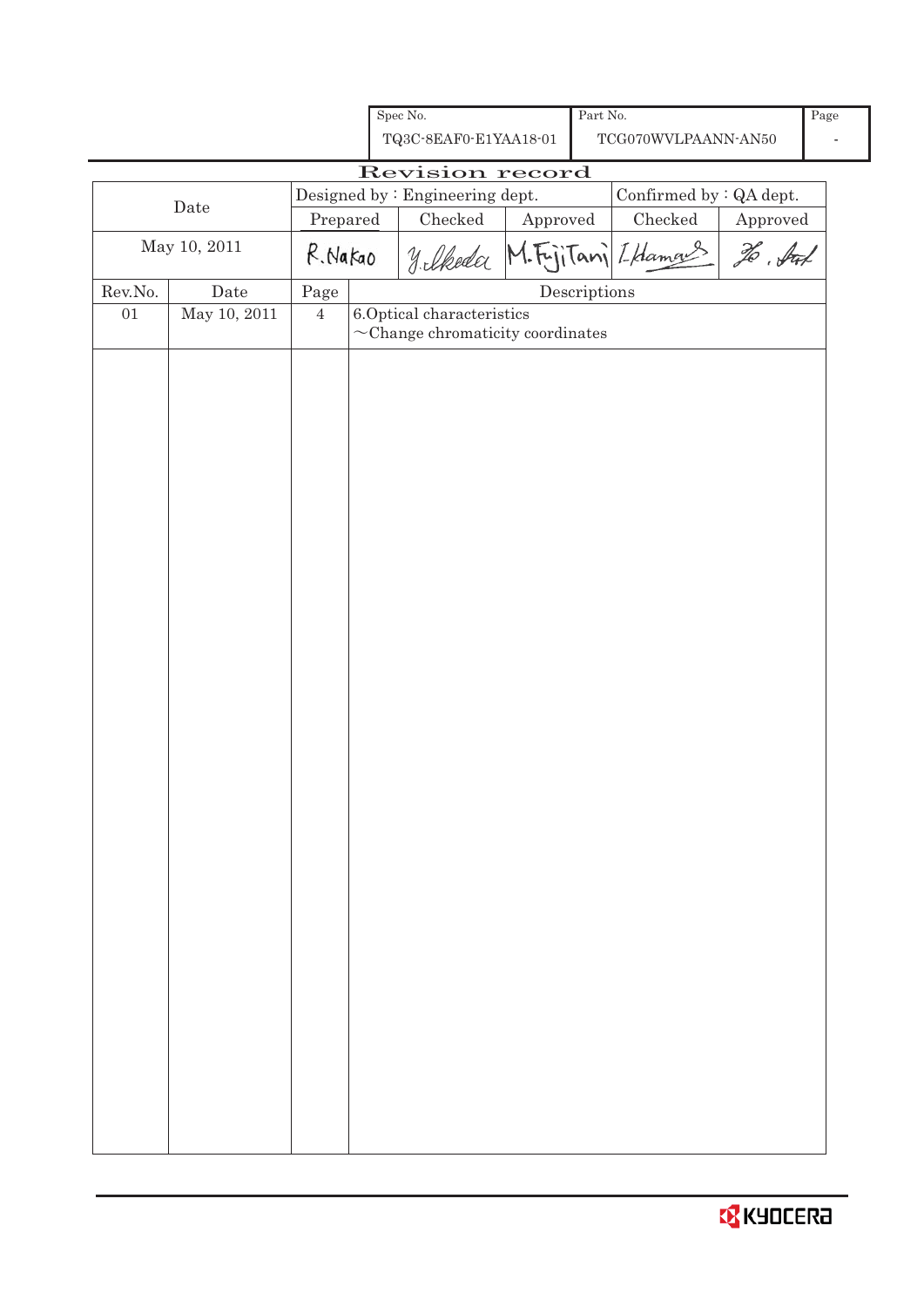## 1. Application

This document defines the specification of TCG070WVLPAANN-AN50. (RoHS Compliant)

### 2. Construction and outline

| LCD.               | : Transmissive color dot matrix type TFT             |
|--------------------|------------------------------------------------------|
| Backlight system   | : LED                                                |
| Polarizer          | : Anti-Glare treatment                               |
| Additional circuit | : Timing controller, Power supply $(3.3V)$ input)    |
|                    | (without constant current circuit for LED Backlight) |

## 3. Mechanical specifications

| <b>Item</b>                           | Specification                                           | Unit |
|---------------------------------------|---------------------------------------------------------|------|
| Outline dimensions<br><sup>-</sup> 1) | $165(W)\times(104.4)(H)\times8.2(D)$                    | mm   |
| Active area                           | $152.4(W)\times91.44(H)$<br>(17.8cm/7.0 inch(Diagonal)) | mm   |
| Dot format                            | $800 \times (R, G, B)(W) \times 480(H)$                 | dot  |
| Dot pitch                             | $0.0635(W)\times0.1905(H)$                              | mm   |
| 2)<br>Base color                      | Normally White                                          |      |
| Mass                                  | 195                                                     | g    |

1) Projection not included. Please refer to outline for details.

2) Due to the characteristics of the LCD material, the color varies with environmental temperature.

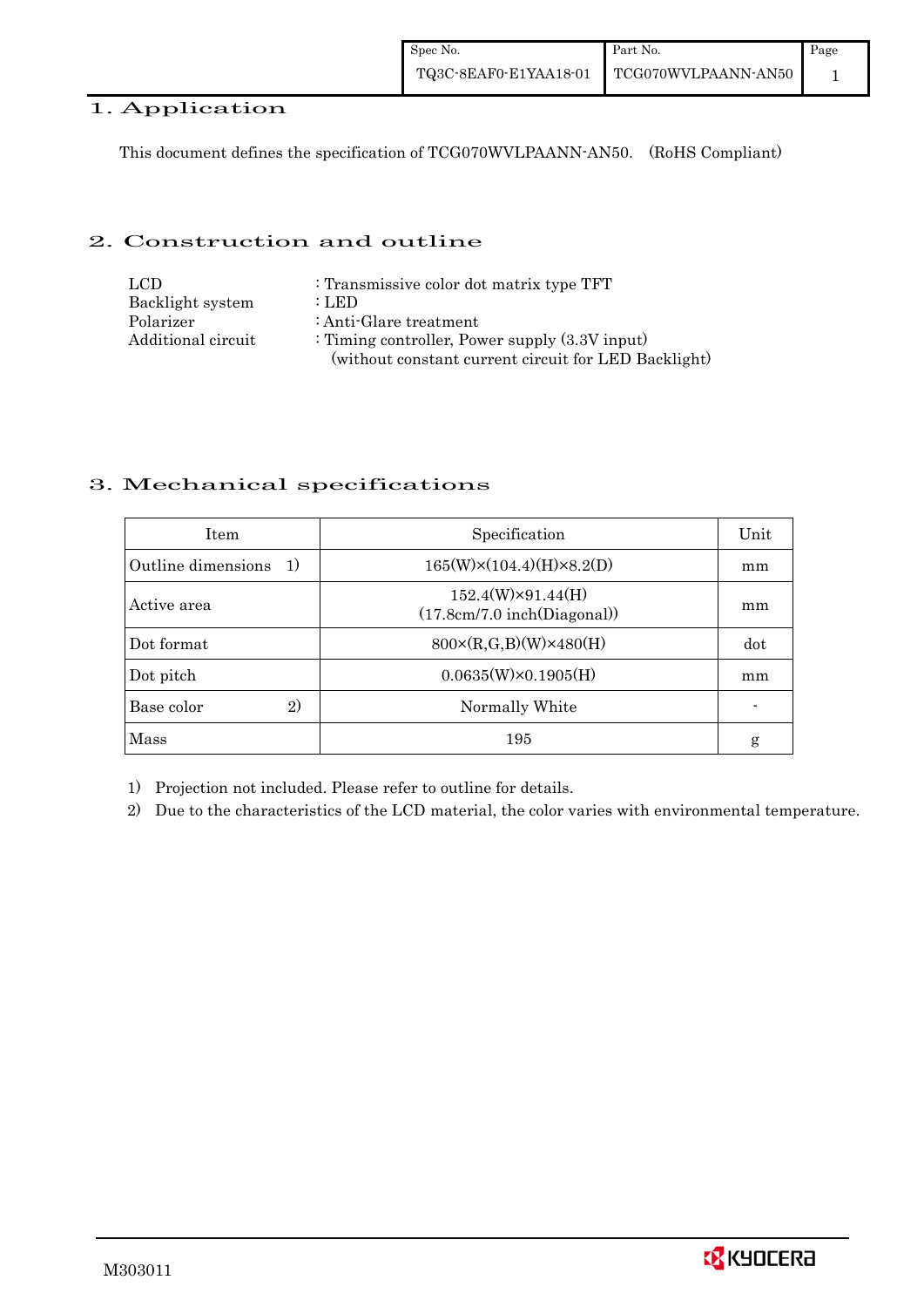### 4. Absolute maximum ratings

4-1. Electrical absolute maximum ratings

| Item                 |         | Symbol       | Min.   | Max. | Unit |
|----------------------|---------|--------------|--------|------|------|
| Supply voltage       |         | Vdd          | $-0.3$ | 4.5  |      |
| Input signal voltage |         | $\rm V_{IN}$ | $-0.3$ | 4.50 |      |
| LED forward current  | $2)$ 3) |              |        | 100  | mA   |

- 1) Input signal : CK, R0 R5, G0 G5, B0 B5, HSYNC, VSYNC, ENAB, CM, SC
- 2) For each "AN-CA"
- 3) Do not apply reversed voltage.

#### 4-2. Environmental absolute maximum ratings

| Item                  |              | Symbol                   | Min.  | Max. | Unit        |
|-----------------------|--------------|--------------------------|-------|------|-------------|
| Operating temperature | $_{1}$       | $_{Top}$                 | $-20$ | 70   | $^{\circ}C$ |
| Storage temperature   | $\mathbf{2}$ | T <sub>STO</sub>         | $-30$ | 80   | $\circ$ C   |
| Operating humidity    | 3)           | Hop                      | 10    | 4)   | %RH         |
| Storage humidity      | 3)           | $_{\mathrm{HSTO}}$       | 10    | 4)   | %RH         |
| Vibration             |              | $\overline{\phantom{a}}$ | 5)    | 5)   |             |
| Shock                 |              |                          | 6)    | 6)   |             |

- 1) Operating temperature means a temperature which operation shall be guaranteed. Since display performance is evaluated at 25°C, another temperature range should be confirmed.
- 2) Temp. =  $-30^{\circ}$ C 48h, Temp. =  $80^{\circ}$ C 168h

 Store LCD at normal temperature/humidity. Keep them free from vibration and shock. An LCD that is kept at a low or a high temperature for a long time can be defective due to other conditions, even if the low or high temperature satisfies the standard. (Please refer to "Precautions for Use" for details.)

- 3) Non-condensing
- 4) Temp. 40°C, 85%RH Max.
	- Temp. 40°C, Absolute humidity shall be less than 85%RH at 40°C.
- 5)

| Frequency       | 55 Hz<br>10       | Acceleration value            |
|-----------------|-------------------|-------------------------------|
| Vibration width | $0.15$ mm         | $(0.3 \quad 9 \text{ m/s}^2)$ |
| Interval        | $10 - 55 - 10$ Hz | minutes                       |

 2 hours in each direction X, Y, Z (6 hours total) EIAJ ED-2531

6) Acceleration: 490 m/s2, Pulse width: 11 ms 3 times in each direction:  $\pm X$ ,  $\pm Y$ ,  $\pm Z$ EIAJ ED-2531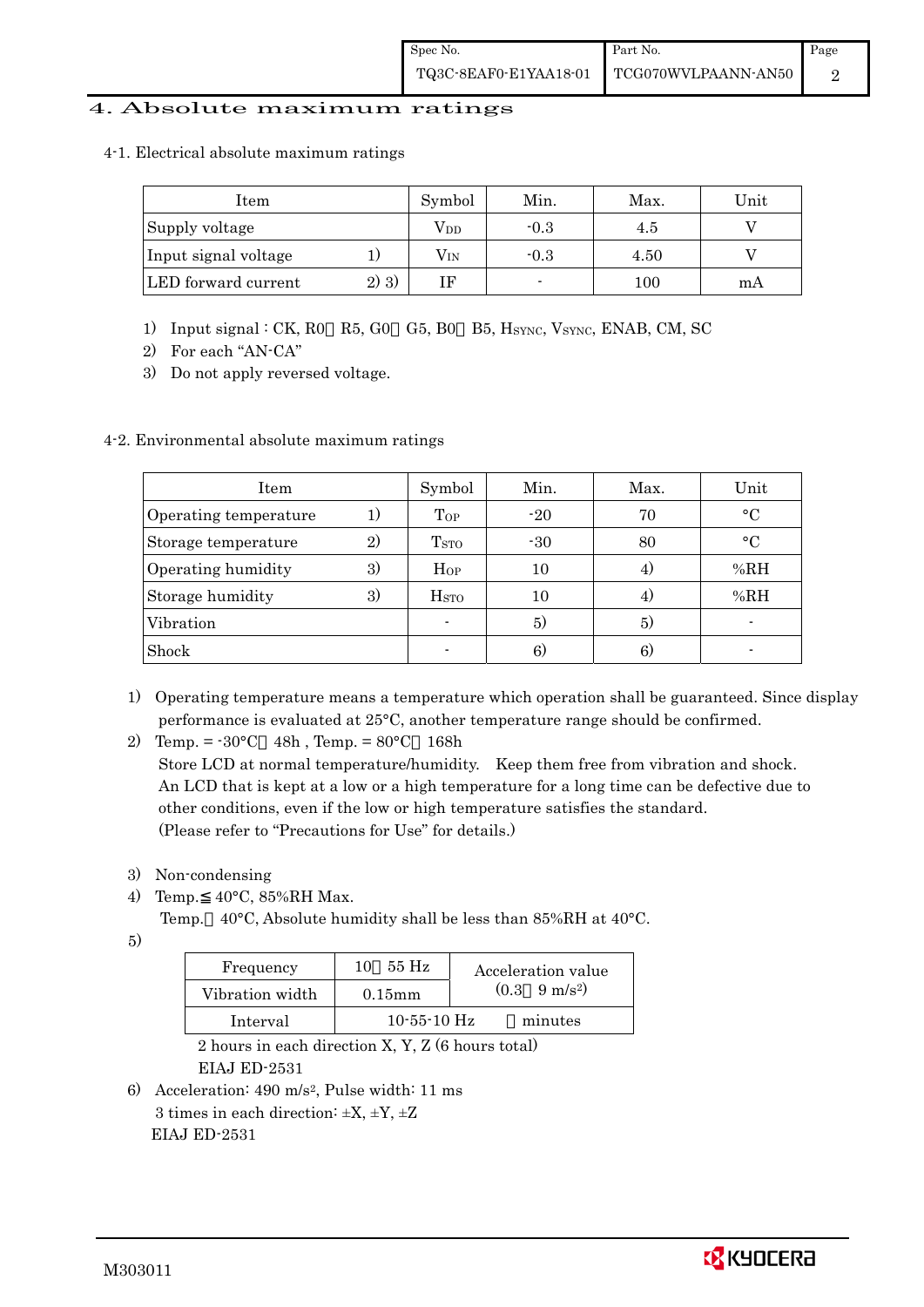| Spec No. | Part No.                                                                                             | Page |
|----------|------------------------------------------------------------------------------------------------------|------|
|          | $\begin{tabular}{c c c} \textbf{TQ3C-SEAF0-E1YAA18-01} & \textbf{TCG070WVLPAANN-AN50} \end{tabular}$ |      |

## 5. Electrical characteristics

|                                 |    |                 |                          |                     |                          | Temp. $= -20$  | $70^{\circ}$ C |
|---------------------------------|----|-----------------|--------------------------|---------------------|--------------------------|----------------|----------------|
| Item                            |    | Symbol          | Condition                | Min.                | Typ.                     | Max.           | Unit           |
| Supply voltage                  | 1) | $\rm V_{DD}$    | $\overline{\phantom{a}}$ | 3.0                 | 3.3                      | 3.6            | V              |
| Current consumption             |    | $_{\rm{LDD}}$   | 2)                       | $\blacksquare$      | 180                      | 235            | mA             |
| Permissive input ripple voltage |    | $V_{RP}$        |                          | $\blacksquare$      | $\overline{\phantom{0}}$ | 100            | $mVp-p$        |
|                                 | 3) | $V_{IL}$        | "Low" level              | $\theta$            |                          | 0.8            | V              |
|                                 |    | V <sub>IH</sub> | "High" level             | 2.0                 |                          | $V_{DD}$       | V              |
| Input signal voltage            | 4) | $V_{IL}$        | "Low" level              | $\theta$            |                          | $0.3$ $V_{DD}$ | V              |
|                                 |    | V <sub>IH</sub> | "High" level             | 0.7 V <sub>DD</sub> |                          | $\rm V_{DD}$   | V              |

#### 1) V<sub>DD</sub>-turn-on conditions



2) Display pattern:

 $V_{DD} = 3.3V$ , Temp. =  $25^{\circ}$ C  $2\,\,339\,\,2399\,\,2400\big(\text{dot}\,\big)$ 1 2 3 : : : 479

- 3) Input signal : CK, R0 R5, G0 G5, B0 B5, HSYNC, VSYNC, ENAB, CM
- 4) Input signal : SC

480 (dot)

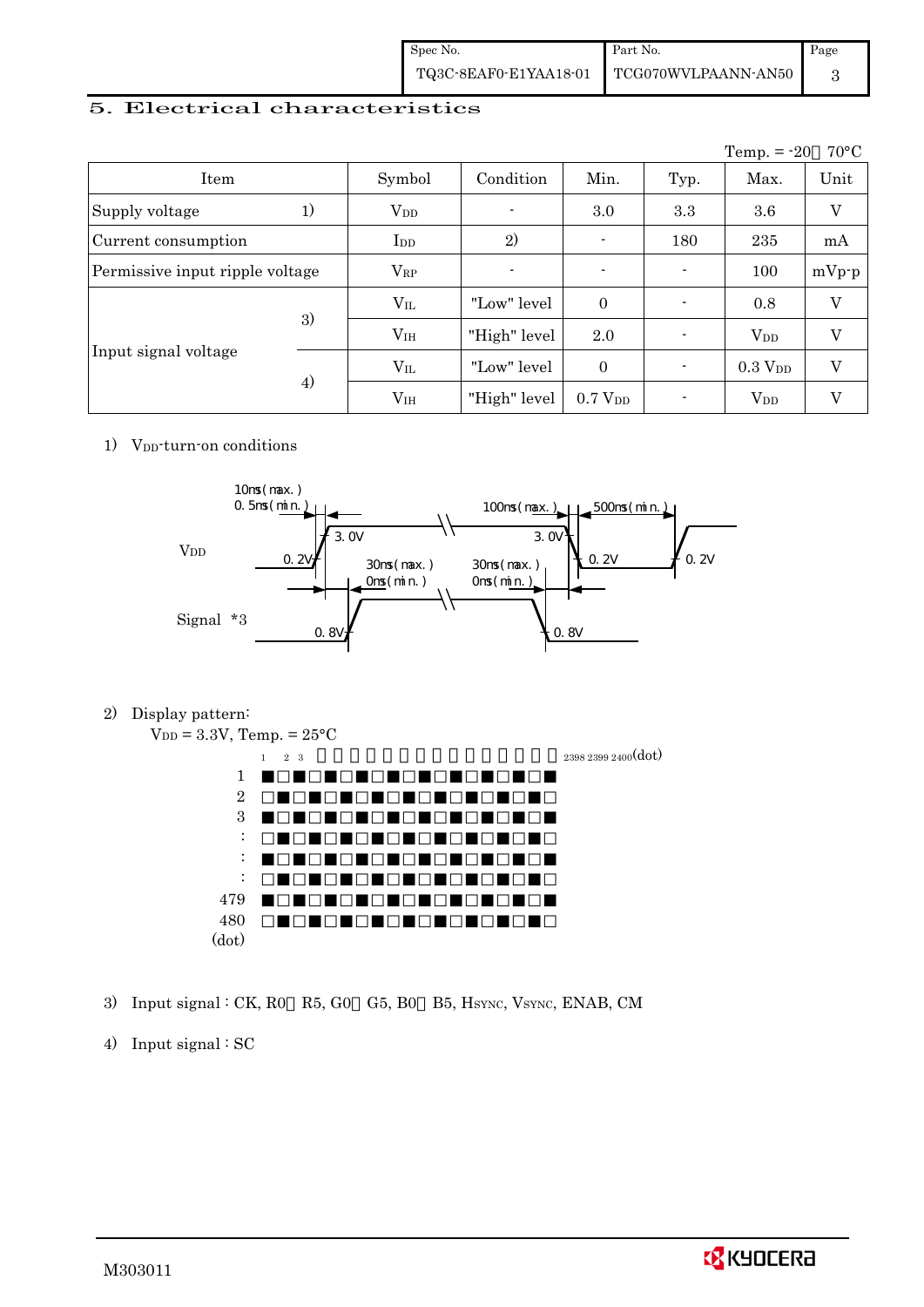Spec No. TQ3C-8EAF0-E1YAA18-01 Part No. TCG070WVLPAANN-AN50 Page 4

### 6. Optical characteristics

| Item                                  |       | Symbol              | Condition            | Min.                     | Typ.                                                                                                                                                                                                                                                                       | Max.  | Unit              |  |
|---------------------------------------|-------|---------------------|----------------------|--------------------------|----------------------------------------------------------------------------------------------------------------------------------------------------------------------------------------------------------------------------------------------------------------------------|-------|-------------------|--|
| Rise<br>Response time                 |       | $\tau_r$            | $=$ =0 $^{\circ}$    |                          | $\overline{5}$                                                                                                                                                                                                                                                             |       | ms                |  |
|                                       | Down  | $\tau$ <sub>d</sub> | $=0^{\circ}$<br>$=$  | $\overline{\phantom{a}}$ | 6.0mm, Temp. = $25^{\circ}$ C<br>Measuring $spot =$<br>25<br>60<br>80<br>80<br>deg.<br>80<br>1000<br>$\overline{\phantom{a}}$<br>700<br>$\%$<br>0.600<br>0.650<br>0.350<br>0.400<br>0.320<br>0.370<br>0.550<br>0.600<br>0.150<br>0.200<br>0.120<br>0.170<br>0.290<br>0.340 | ms    |                   |  |
|                                       |       | <b>UPPER</b>        |                      |                          |                                                                                                                                                                                                                                                                            |       |                   |  |
| Viewing angle range<br>View direction |       | <b>LOWER</b>        |                      |                          |                                                                                                                                                                                                                                                                            |       | deg.              |  |
| $: 12$ o'clock<br>(Gray inversion)    |       | <b>LEFT</b>         | CR<br>$\overline{5}$ |                          |                                                                                                                                                                                                                                                                            |       |                   |  |
|                                       |       | $\phi$ RIGHT        |                      | $\overline{a}$           |                                                                                                                                                                                                                                                                            |       |                   |  |
| Contrast ratio                        |       | CR                  | $=$ =0 $^{\circ}$    | 700                      |                                                                                                                                                                                                                                                                            |       |                   |  |
| <b>Brightness</b>                     |       | $\mathbf{L}$        | IF=60mA/Line         | 490                      |                                                                                                                                                                                                                                                                            |       | cd/m <sup>2</sup> |  |
| Luminance(Brightness)                 |       | LU                  |                      | 70                       |                                                                                                                                                                                                                                                                            |       |                   |  |
|                                       |       | X                   | $=0^{\circ}$<br>$=$  | 0.550                    |                                                                                                                                                                                                                                                                            |       |                   |  |
|                                       | Red   | У                   |                      | 0.300                    |                                                                                                                                                                                                                                                                            |       |                   |  |
|                                       |       | X                   | $=0^{\circ}$         | 0.270                    |                                                                                                                                                                                                                                                                            |       |                   |  |
| Chromaticity                          | Green | У                   | $=$                  | 0.500                    |                                                                                                                                                                                                                                                                            |       |                   |  |
| coordinates                           |       | $\mathbf X$         |                      | 0.100                    |                                                                                                                                                                                                                                                                            |       |                   |  |
|                                       | Blue  | У                   | $=0^{\circ}$<br>$=$  | 0.070                    |                                                                                                                                                                                                                                                                            |       |                   |  |
|                                       |       | $\mathbf X$         |                      | 0.240                    |                                                                                                                                                                                                                                                                            |       |                   |  |
|                                       | White | $\mathbf y$         | $=0^{\circ}$<br>$=$  | 0.255                    | 0.305                                                                                                                                                                                                                                                                      | 0.355 |                   |  |

6-1. Definition of contrast ratio

CR(Contrast ratio) Brightness with all pixels "White" Brightness with all pixels "Black"

#### 6-2. Definition of response time



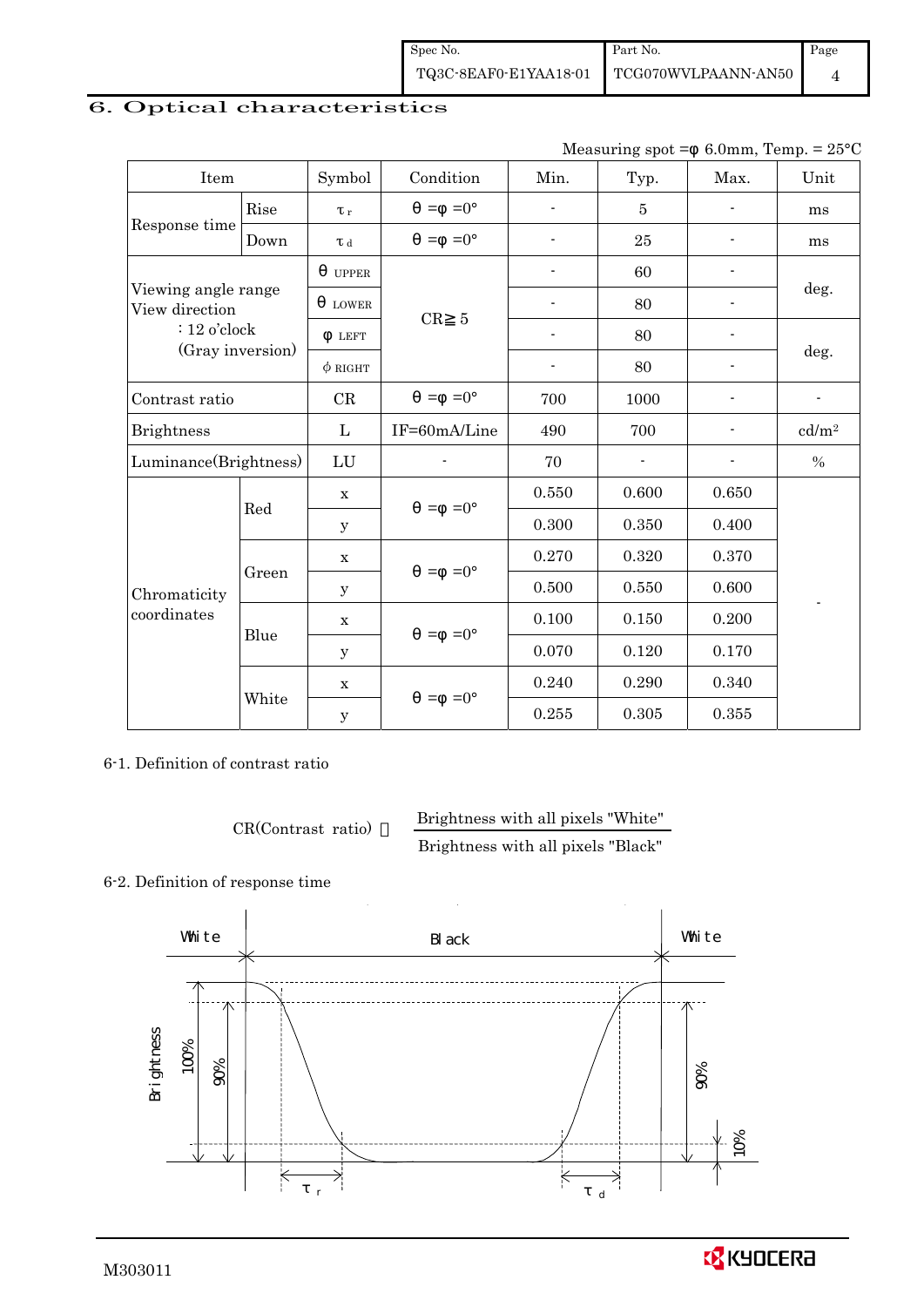

6-4. Brightness measuring points



- 1) Rating is defined as the white brightness at center of display screen(3).
- 2) The brightness uniformity is calculated by using following formula.

Brightness uniformity = Minimum brightness from 1 to 5  $\times$  100 [%]<br>Maximum brightness from 1 to 5

3) 30 minutes after LED is turned on. (Ambient Temp.=25 )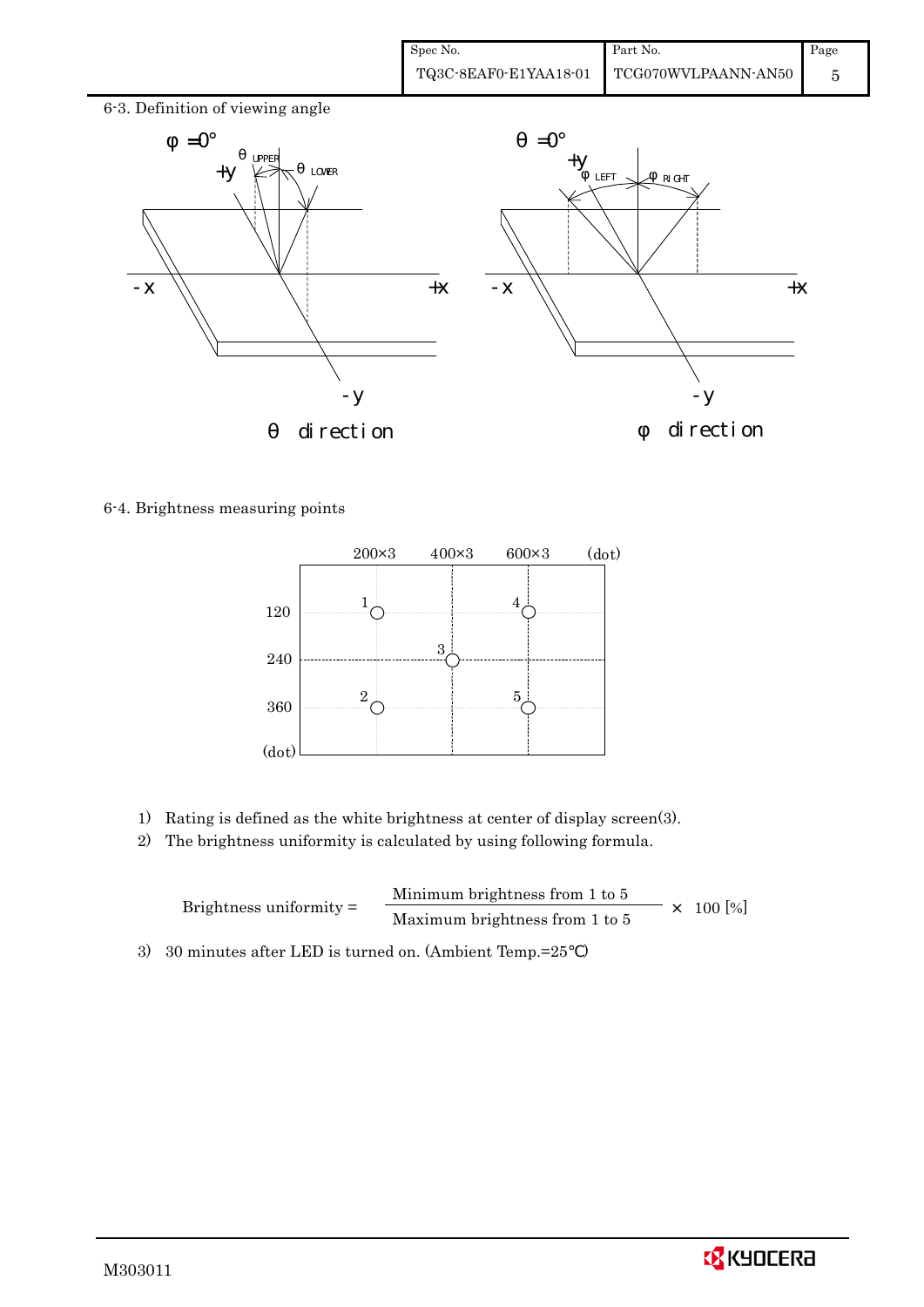Spec No. TQ3C-8EAF0-E1YAA18-01 Part No. TCG070WVLPAANN-AN50 Page 6

## 7. Interface signals

7-1. LCD

| No.              | Symbol                   | Description                                                                         | Level |
|------------------|--------------------------|-------------------------------------------------------------------------------------|-------|
| 1                | AN1                      | Anode1                                                                              |       |
| $\sqrt{2}$       | AN2                      | Anode2                                                                              |       |
| 3                | CA1                      | Cathode1                                                                            |       |
| $\overline{4}$   | CA2                      | Cathode2                                                                            |       |
| $\bf 5$          | <b>V</b> <sub>DD</sub>   | 3.3V power supply                                                                   |       |
| $\boldsymbol{6}$ | $V_{DD}$                 | 3.3V power supply                                                                   |       |
| 7                | CM                       | Mode select signal(High or Open: Necessity of V HSYNC GND: Uunecessity of V HSYNC)  |       |
| 8                | <b>ENAB</b>              | Data Enable (positive)                                                              |       |
| $\boldsymbol{9}$ | <b>V</b> <sub>SYNC</sub> | Vertical synchronous signal (negative)(fix low or high: when CM fixed<br>to GND)    |       |
| 10               | <b>H</b> <sub>SYNC</sub> | Horizontal synchronous signal (negative) (fix low or high: when CM<br>fixed to GND) |       |
| 11               | <b>GND</b>               | <b>GND</b>                                                                          |       |
| 12               | B5                       | BLUE data signal (MSB)                                                              |       |
| 13               | B <sub>4</sub>           | <b>BLUE</b> data signal                                                             |       |
| 14               | B <sub>3</sub>           | BLUE data signal                                                                    |       |
| 15               | <b>GND</b>               | <b>GND</b>                                                                          |       |
| 16               | B2                       | BLUE data signal                                                                    |       |
| 17               | B1                       | BLUE data signal                                                                    |       |
| 18               | B <sub>0</sub>           | BLUE data signal (LSB)                                                              |       |
| 19               | <b>GND</b>               | <b>GND</b>                                                                          |       |
| 20               | G5                       | GREEN data signal (MSB)                                                             |       |
| 21               | G <sub>4</sub>           | GREEN data signal                                                                   |       |
| 22               | G <sub>3</sub>           | GREEN data signal                                                                   |       |
| 23               | <b>GND</b>               | <b>GND</b>                                                                          |       |
| 24               | G <sub>2</sub>           | GREEN data signal                                                                   |       |
| 25               | G <sub>1</sub>           | GREEN data signal                                                                   |       |
| 26               | G <sub>0</sub>           | GREEN data signal (LSB)                                                             |       |
| 27               | <b>GND</b>               | <b>GND</b>                                                                          |       |
| 28               | R5                       | RED data signal (MSB)                                                               |       |
| 29               | R <sub>4</sub>           | RED data signal                                                                     |       |
| 30               | R3                       | RED data signal                                                                     |       |
| 31               | <b>GND</b>               | <b>GND</b>                                                                          |       |
| $32\,$           | $\mathbf{R}2$            | RED data signal                                                                     |       |
| $33\,$           | R1                       | RED data signal                                                                     |       |
| $34\,$           | R <sub>0</sub>           | RED data signal (LSB)                                                               |       |
| $35\,$           | SC                       | Scan direction control(GND or Open: Normal High: Reverse)                           | 1)    |
| 36               | <b>GND</b>               | <b>GND</b>                                                                          |       |
| $37\,$           | <b>GND</b>               | <b>GND</b>                                                                          |       |
| $38\,$           | $\mathrm{C}\mathrm{K}$   | Sampling clock                                                                      |       |
| $39\,$           | <b>GND</b>               | <b>GND</b>                                                                          |       |
| 40               | <b>GND</b>               | GND                                                                                 |       |

 LCD connector IMSA-9681S-40A-GF (IRISO) Recommended matching FFC or FPC 0.5mm pitch

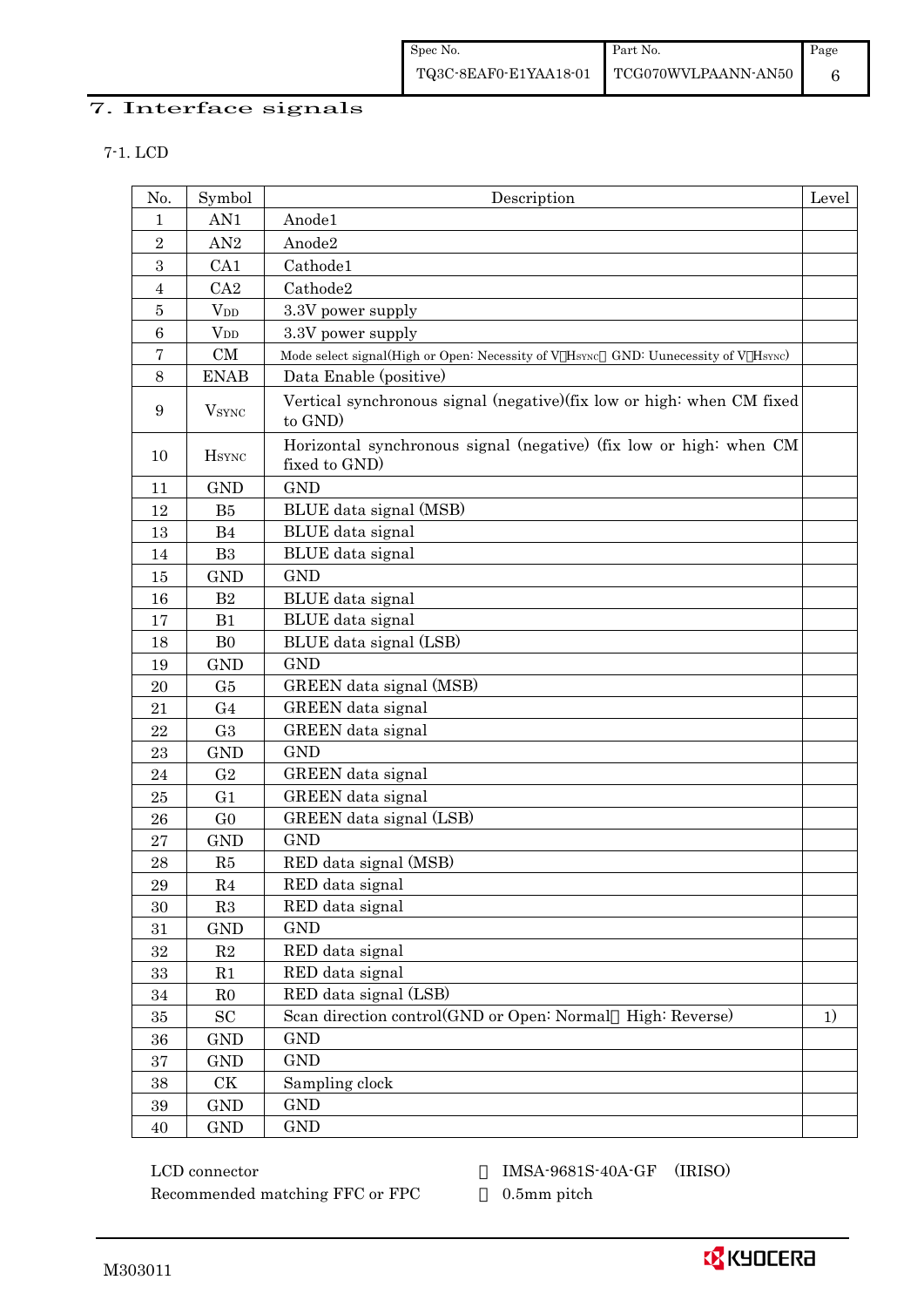| Spec No. | Part No.                                    | Page           |
|----------|---------------------------------------------|----------------|
|          | TQ3C-8EAF0-E1YAA18-01   TCG070WVLPAANN-AN50 | $\overline{ }$ |

## 1) Scanning

SC : GND or Open SC : High



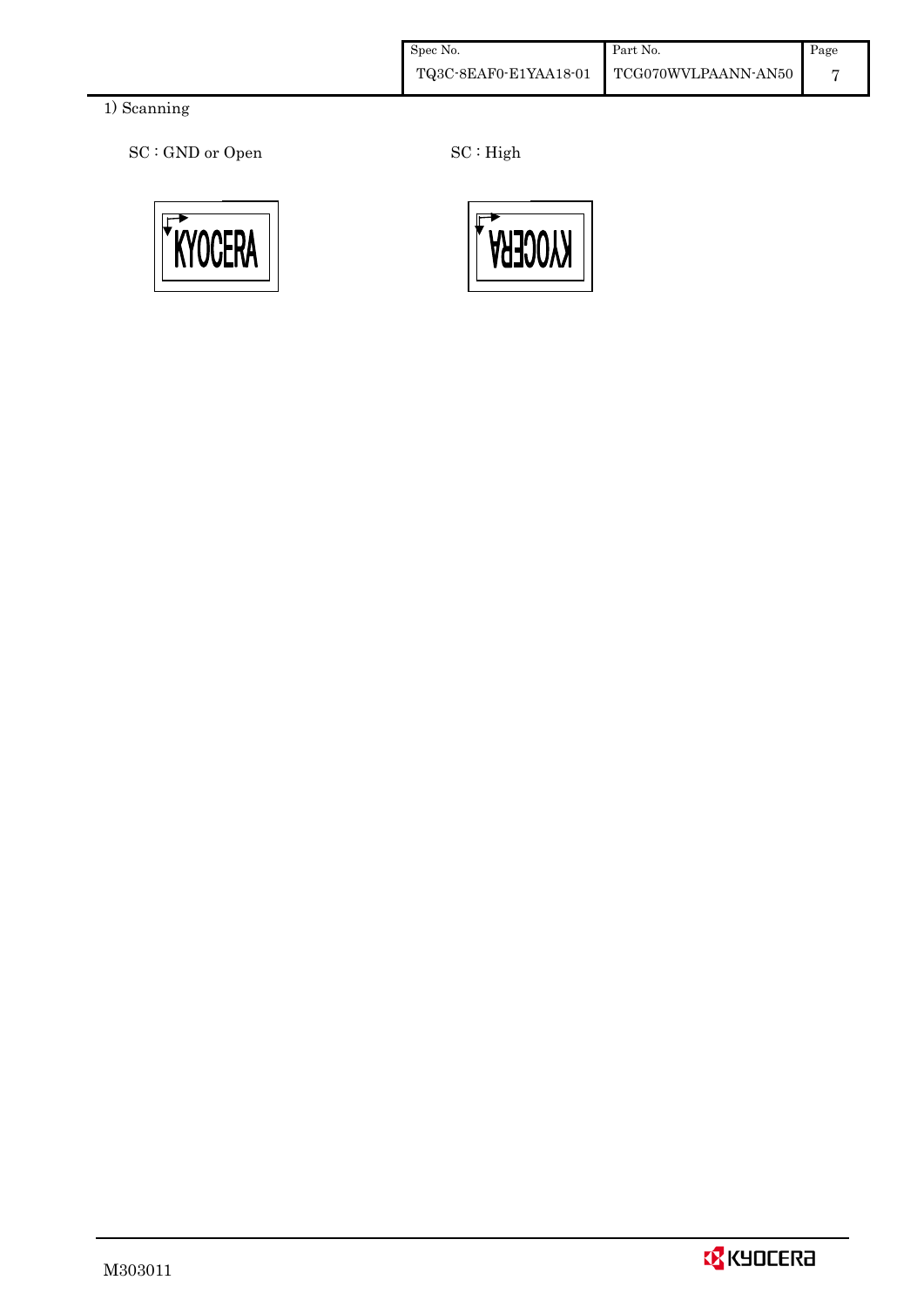#### 8. Input timing characteristics

#### 8-1-1. Timing characteristics

|                           | Item        | Symbol | Min.                     | Typ.                     | Max.                     | Unit       | <b>Note</b> |
|---------------------------|-------------|--------|--------------------------|--------------------------|--------------------------|------------|-------------|
|                           | Frequency   | Fck    | 29.88                    | 33.2                     | 36.52                    | <b>MHz</b> |             |
| Clock                     | Period      | Tc     | 27.4                     | 30.1                     | 33.5                     | ns         |             |
| (CK)                      | High time   | Tch    | 12                       | $\overline{a}$           | $\blacksquare$           | ns         |             |
|                           | Low time    | Tcl    | 12                       | $\overline{\phantom{a}}$ | $\overline{\phantom{a}}$ | ns         |             |
| Data<br>(R0)<br>R5,G0     | Set up time | Tds    | $\bf 5$                  | $\overline{a}$           | $\overline{\phantom{a}}$ | ns         |             |
| G5,<br>B5)<br>${\bf B0}$  | Hold time   | Tdh    | $10\,$                   | $\overline{a}$           | $\overline{\phantom{a}}$ | ns         |             |
| Data Enable               | Set up time | Tes    | $\bf 5$                  | $\blacksquare$           | $\overline{\phantom{a}}$ | ns         |             |
| (ENAB)                    | Hold time   | Teh    | 10                       | $\overline{a}$           | $\overline{\phantom{a}}$ | ns         |             |
|                           | Set up time | Ths    | $\overline{5}$           | $\overline{a}$           | $\overline{\phantom{a}}$ | ns         |             |
|                           | Hold time   | Thh    | 10                       | $\overline{a}$           | $\overline{\phantom{a}}$ | ns         |             |
| Horizontal sync.          | Period      | Th     | 944                      | 1056                     | 1088                     | Tc         |             |
| Signal                    |             |        | $\overline{a}$           | 31.8                     |                          | $\mu s$    |             |
| (HSYNC)                   | Pulse width | Thp    | $\overline{4}$           | 128                      | $\overline{\phantom{a}}$ | Tc         |             |
|                           | Front porch | Thf    | $\overline{\phantom{a}}$ | 40                       | $\blacksquare$           | Tc         |             |
|                           | Back porch  | Thb    | $\overline{7}$           | 88                       | $\overline{\phantom{a}}$ | Tc         |             |
| Horizontal display period |             | Thd    |                          | 800                      |                          | Tc         |             |
|                           |             |        | 516                      | 525                      | 534                      | Th         |             |
| Vertical sync.            | Period      | Tv     | 14.7                     | 16.6                     | 17.4                     | ms         |             |
| Signal                    | Pulse width | Tvp    | $\mathbf 1$              | $\overline{2}$           | $\blacksquare$           | Th         |             |
| (V <sub>SYNC</sub> )      | Front porch | Tvf    | $\overline{\phantom{a}}$ | 11                       | $\overline{\phantom{a}}$ | Th         |             |
|                           | Back porch  | Tvb    | $\overline{4}$           | 32                       | $\overline{\phantom{a}}$ | Th         |             |
| Vertical display period   |             | Tvd    |                          | 480                      |                          | Th         |             |

1) In case of lower frequency, the deterioration of the display quality, flicker etc., may occur.

 2) If CK is fixed to "H" or "L" level for certain period while ENAB is supplied, the panel may be damaged.

3) When dimming LED by PWM, please adjust LCD operating signal timing and LED driving frequency, to optimize the display quality. There is a possibility that flicker is observed by the interference of LCD operating signal timing and LED driving condition (especially driving frequency), even if the condition satisfies above timing specification.

4) Do not make Tv, Th, and Thp fluctuate.

 5) CK count of each Horizontal Scanning Time should be always the same. Vertical invalid data period should be "n" X "Horizontal Scanning Time" . (n: integer) Frame period should be always the same.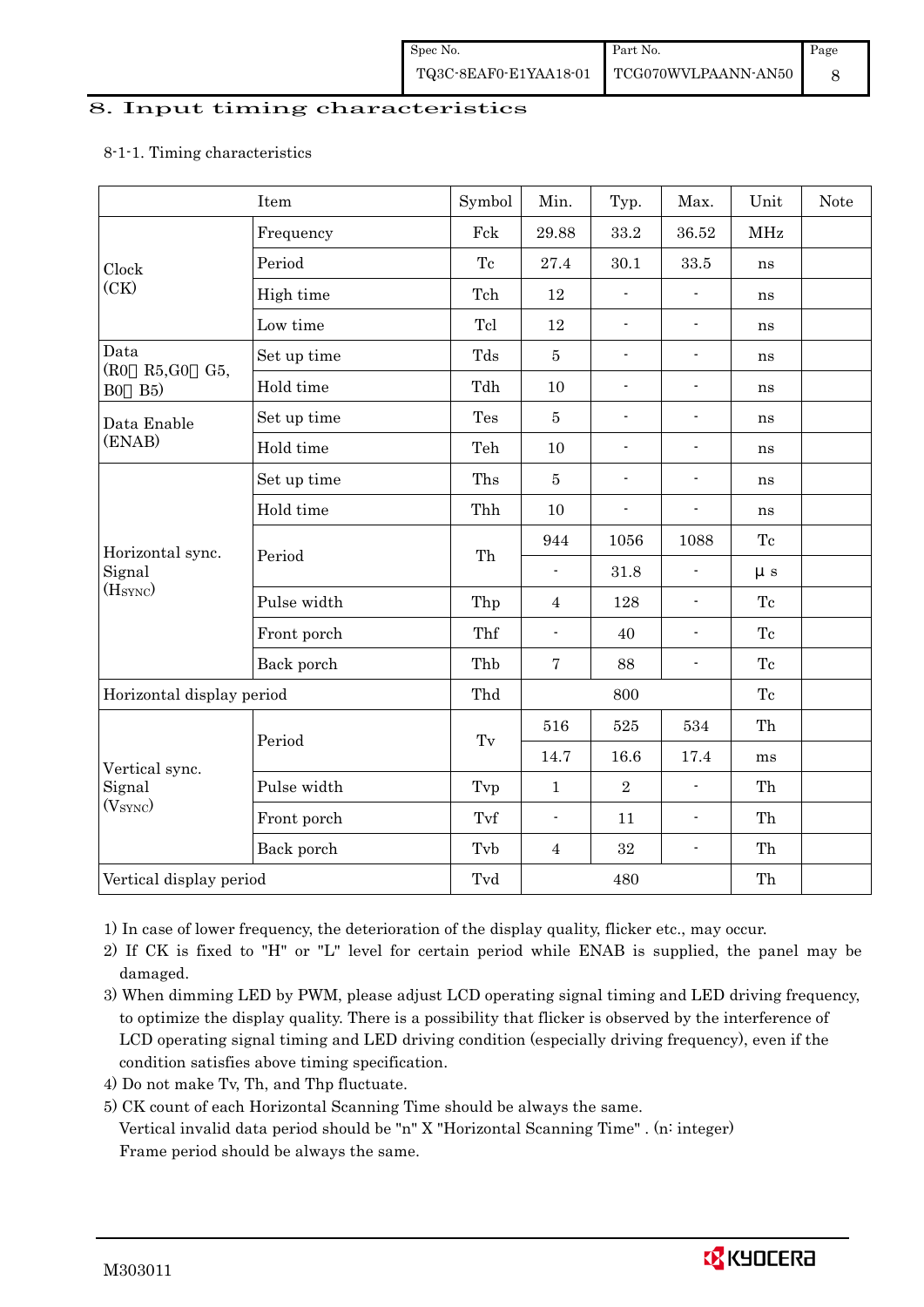#### 8-1-2. Input timing characteristics



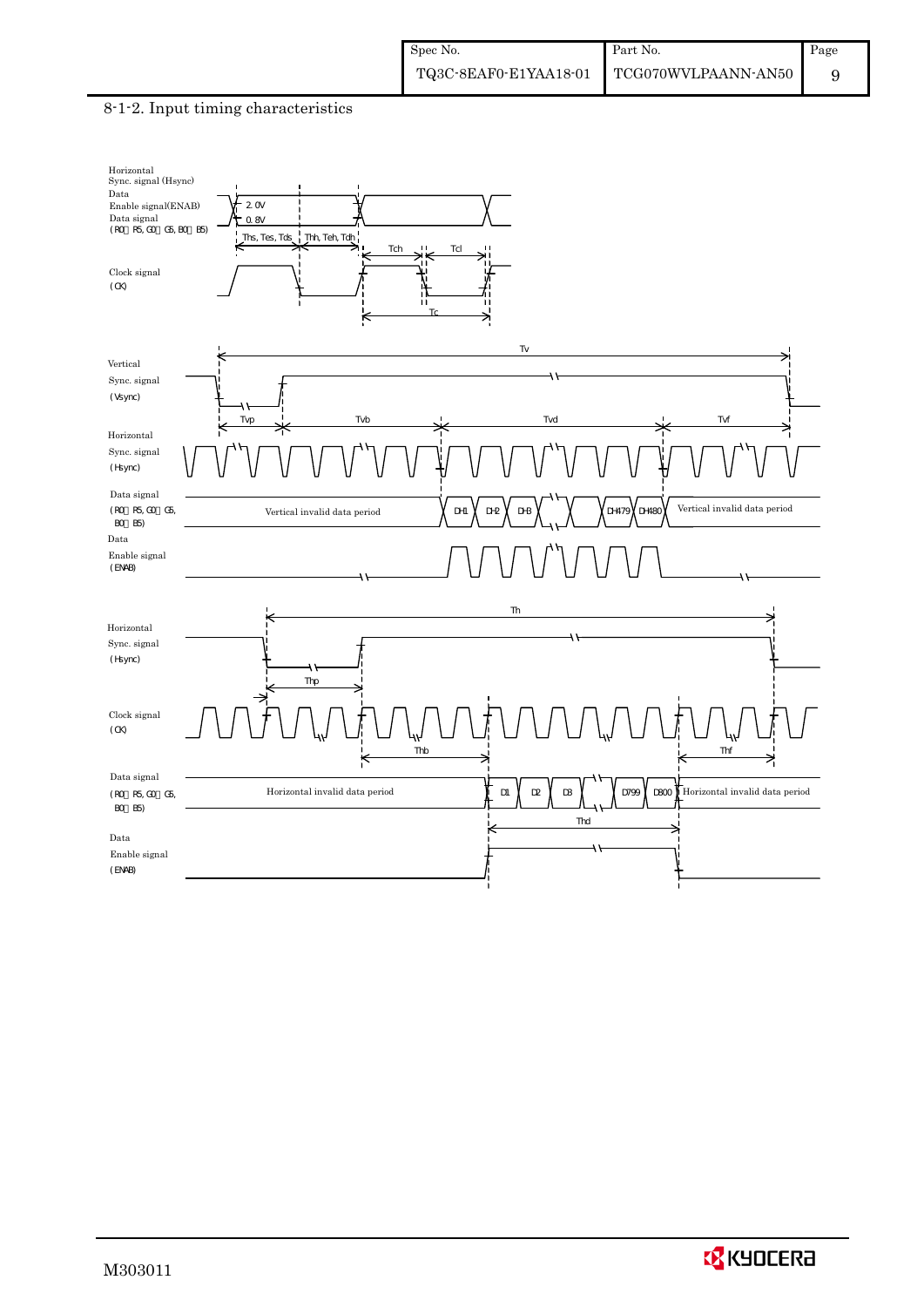#### 8-2 CM : GND Uunecessity of V HSYNC

#### 8-2-1. Timing characteristics

|                       | Item                         | Symbol              | Min.           | Typ.     | Max.     | Unit       | Note |
|-----------------------|------------------------------|---------------------|----------------|----------|----------|------------|------|
|                       | Frequency                    | Fck                 | 29.88          | $33.2\,$ | 36.52    | <b>MHz</b> |      |
| Clock                 | Period                       | Tc                  | 27.4           | 30.1     | $33.5\,$ | ns         |      |
| (CK)                  | High time                    | Tch                 | 12             |          |          | ns         |      |
|                       | Low time                     | Tcl                 | 12             | -        |          | ns         |      |
| Data<br>(R0           | Set up time                  | Tds                 | $\bf 5$        |          |          | ns         |      |
| B5)<br>B <sub>0</sub> | R5,G0<br>$G5$ ,<br>Hold time |                     | 10             | -        |          | ns         |      |
|                       | Set up time                  | Tes                 | $\overline{5}$ |          |          | ns         |      |
|                       | Hold time                    | Teh                 | 10             | -        |          | ns         |      |
|                       |                              | Th                  | 1024           | 1056     | 1088     | Tc         |      |
| Enable                | Period                       |                     | $\blacksquare$ | 31.8     |          | $\mu s$    |      |
| (ENAB)                | Horizontal display period    | Thd                 |                | 800      |          | Tc         |      |
|                       |                              |                     | 487            | 525      | 550      | Th         |      |
|                       | Period                       | $\operatorname{Tv}$ | 14.7           | 16.6     | 17.4     | ms         |      |
|                       | Vertical display period      | Tvd                 |                | 480      |          | Th         |      |

1) In case of lower frequency, the deterioration of the display quality, flicker etc., may occur.

- 2) If CK is fixed to "H" or "L" level for certain period while ENAB is supplied, the panel may be damaged.
- 3) When dimming LED by PWM, please adjust LCD operating signal timing and LED driving frequency, to optimize the display quality. There is a possibility that flicker is observed by the interference of LCD operating signal timing and LED driving condition (especially driving frequency), even if the condition satisfies above timing specification.
- 4) Do not make Tv, Th, and Thp fluctuate.
- 5) CK count of each Horizontal Scanning Time should be always the same.

 Vertical invalid data period should be "n" X "Horizontal Scanning Time" . (n: integer) Frame period should be always the same.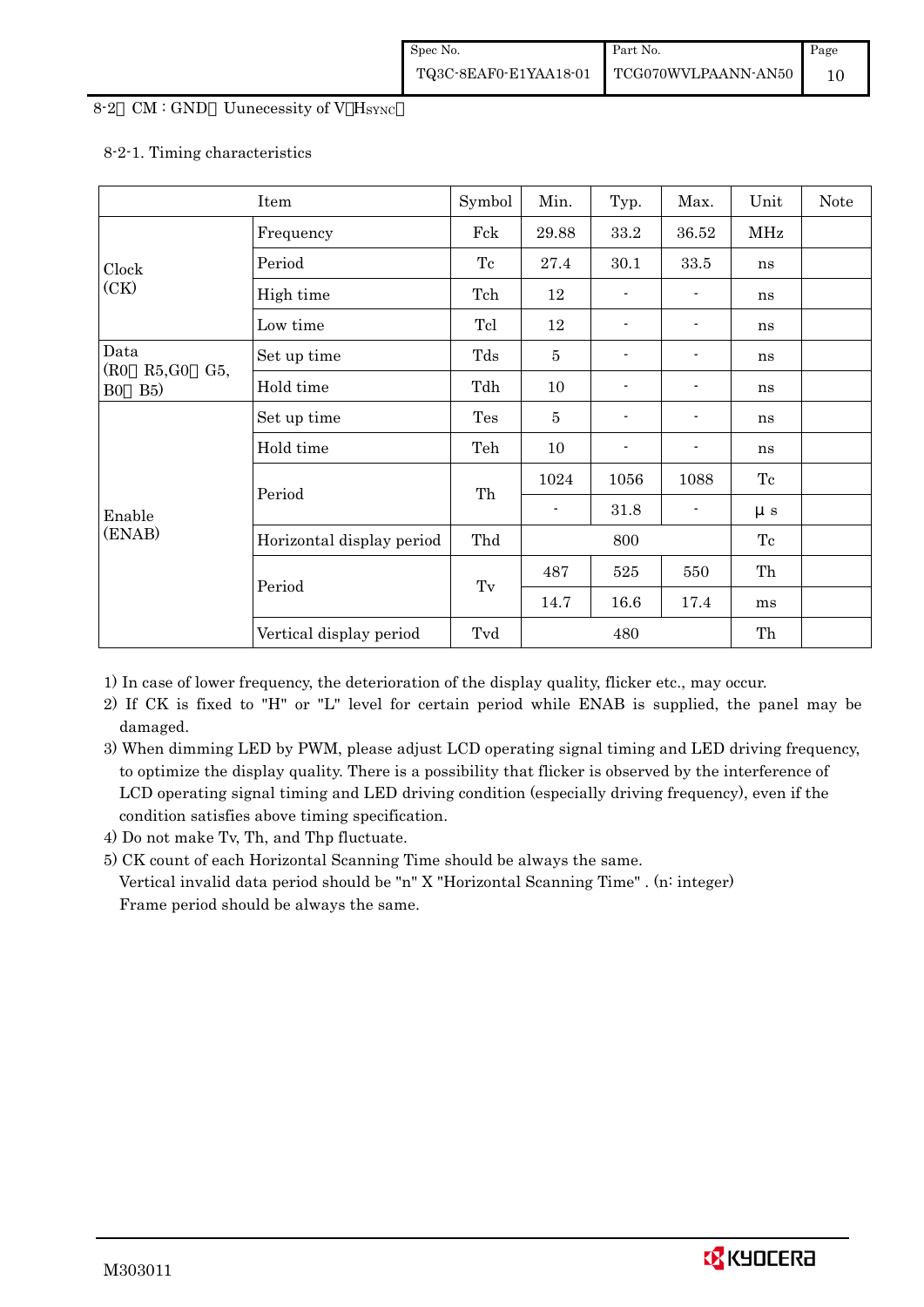

#### 8-2-2. Input timing characteristics



8-3. Input Data Signals and Display position on the screen

| D1, DH1<br>D <sub>2</sub> , DH <sub>2</sub><br>D3, DH1<br>D3, DH2<br>D2, DH3<br>D1, DH2 |             | D800, DH1 |
|-----------------------------------------------------------------------------------------|-------------|-----------|
|                                                                                         | R<br>G<br>в |           |
|                                                                                         |             |           |
| D1, DH480 D2, DH480 D3, DH480                                                           |             |           |

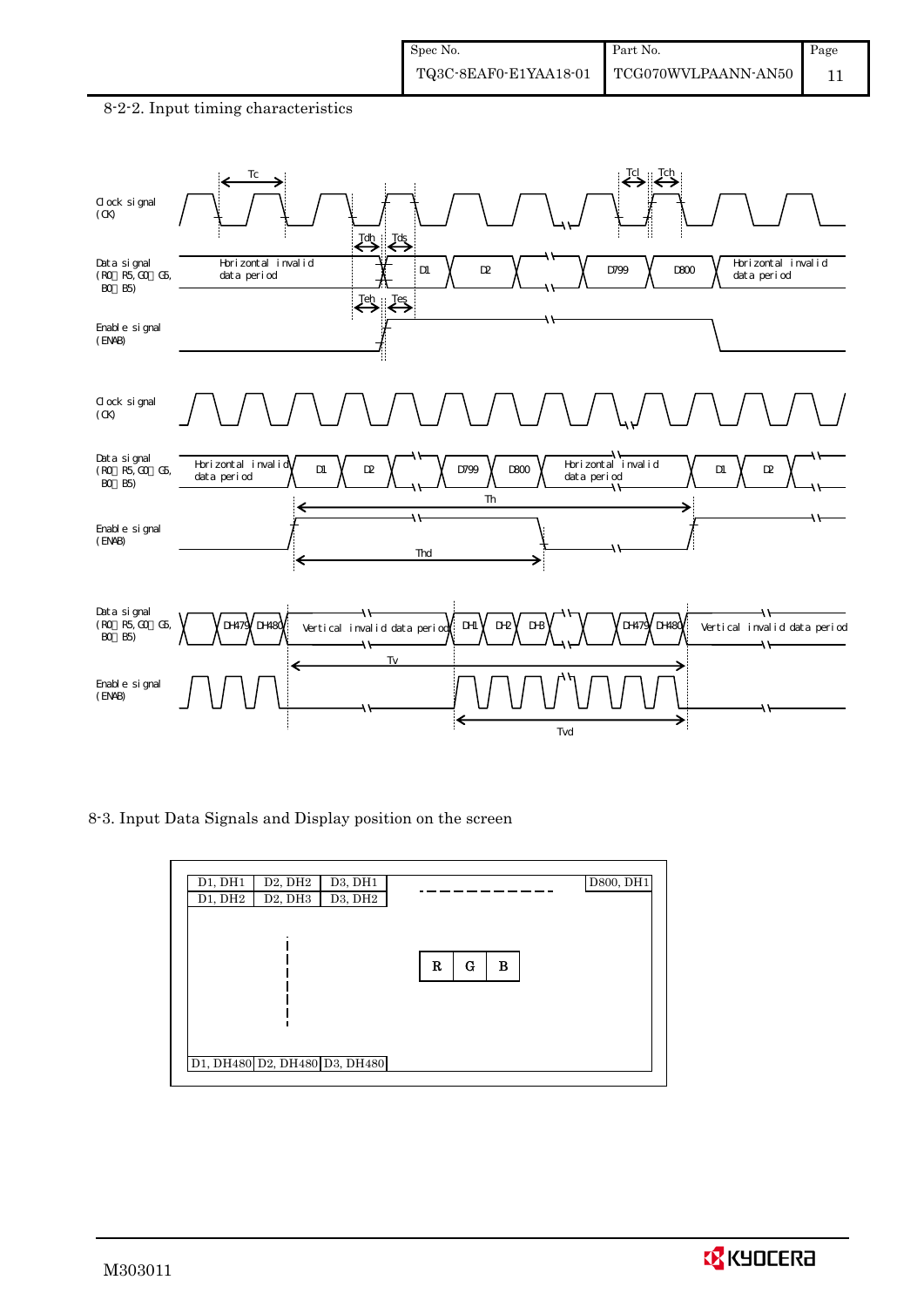Spec No. TQ3C-8EAF0-E1YAA18-01 Part No. TCG070WVLPAANN-AN50 Page 12

## 9. Backlight characteristics

| Item                |         | Symbol | Min.                     | Typ.   | Max.           | Unit | <b>Note</b>                 |
|---------------------|---------|--------|--------------------------|--------|----------------|------|-----------------------------|
| Forward current     | 1 J     | ΙF     | $\overline{\phantom{a}}$ | 60     | $\blacksquare$ | mA   | $70^{\circ}$ C<br>$Ta = 20$ |
|                     |         |        |                          | 18.9   | 22.1           |      | IF=60mA, Ta= $-20$          |
| Forward voltage     | 1)      | VF     | $\overline{\phantom{0}}$ | 18.0   | 21.2           |      | IF=60mA, Ta= $25$           |
|                     |         |        |                          | 17.4   | 20.7           |      | IF=60mA, Ta=70              |
| Operating life time | (2), 3) | T      | $\overline{\phantom{0}}$ | 70,000 | $\blacksquare$ | h    | IF=60mA, Ta= $25$           |

1) For each "AN-CA"

2) When brightness decrease 50% of minimum brightness. The average life of a LED will decrease when the LCD is operating at higher temperatures.

- 3) Life time is estimated data.(Condition : IF=60mA, Ta=25 in chamber).
- 4) An input current below 15mA may reduce the brightness uniformity of the LED backlight. This is because the amount of light from each LED chip is different. Therefore, please evaluate carefully before finalizing the input current.

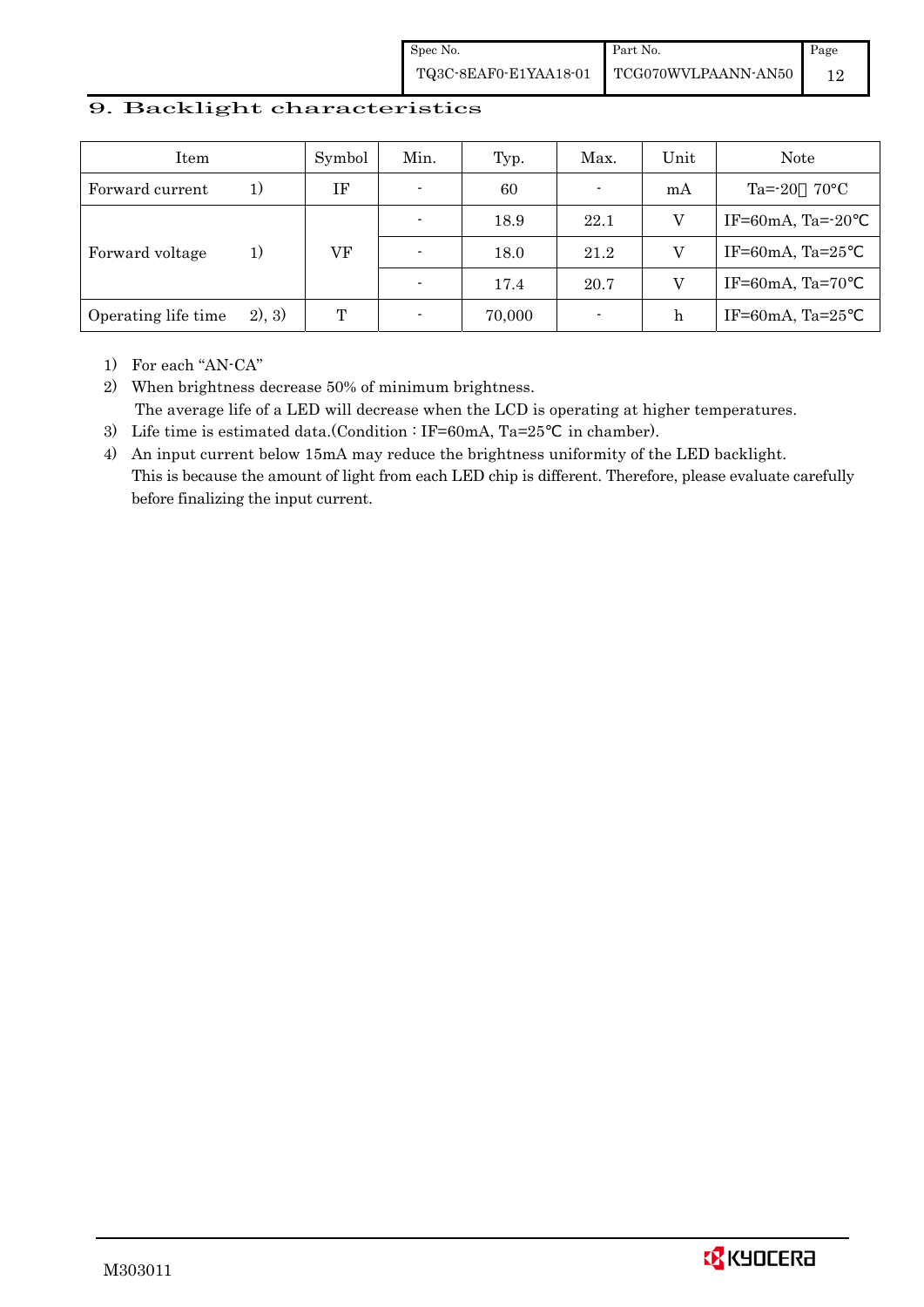## 10. Lot number identification

The lot number shall be indicated on the back of the backlight case of each LCD.

TCG070WVLPAANN-AN50 - □□ - <u>□□</u> - □ MADE IN □□□□□ ↓ ↓ ↓ ↓ ↓  $12 \quad 3 \quad 4$  5

- No1. No5. above indicate
	- 1. Year code
		- 2. Month code
		- 3. Date
		- 4. Version Number
		- 5. Country of origin (Japan or China)

| Year | 2011 | 2012 | 2013 | 2014 | 2015 | 2016 |
|------|------|------|------|------|------|------|
| Code |      |      |      |      |      |      |

| Month | Jan. | Feb. | Mar. | Apr. | May | Jun. |
|-------|------|------|------|------|-----|------|
| Code  |      |      |      |      |     |      |

| Month      | Jul. | Aug. | Sep. | Oct. | Nov. | Dec. |
|------------|------|------|------|------|------|------|
| $\rm Code$ |      |      |      | ∡⊾   |      |      |

#### 11. Warranty

#### 11-1. Incoming inspection

Please inspect the LCD within one month after your receipt.

#### 11-2. Production warranty

 Kyocera warrants its LCD's for a period of 12 months from the ship date. Kyocera shall, by mutual agreement, replace or re-work defective LCD's that are shown to be Kyocera's responsibility.

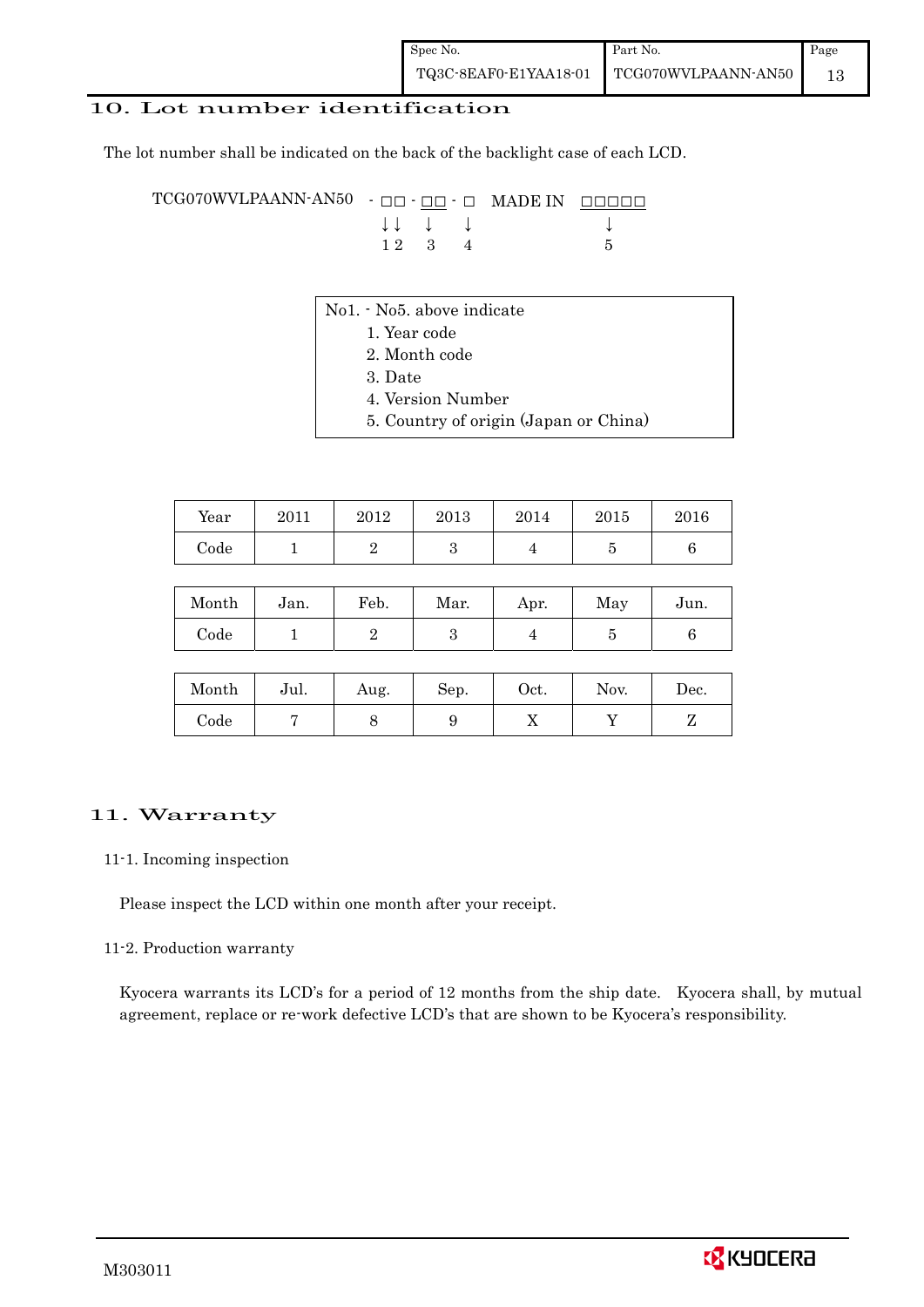#### 12. Precautions for use

- 12-1. Installation of the LCD
- 1) A transparent protection plate shall be added to protect the LCD and its polarizer
- 2) The LCD shall be installed so that there is no pressure on the LSI chips.
- 3) The LCD shall be installed flat, without twisting or bending.
- 4) A transparent protection sheet is attached to the polarizer. Please remove the protection film slowly before use, paying attention to static electricity.

#### 12-2. Static electricity

- 1) Since CMOS ICs are mounted directly onto the LCD glass, protection from static electricity is required.
- 2) Workers should use body grounding. Operator should wear ground straps.

#### 12-3. LCD operation

1) The LCD shall be operated within the limits specified. Operation at values outside of these limits may shorten life, and/or harm display images.

#### 12-4. Storage

- 1) The LCD shall be stored within the temperature and humidity limits specified. Store in a dark area, and protect the LCD from direct sunlight or fluorescent light.
- 2) Always store the LCD so that it is free from external pressure onto it.

12-5. Usage

- 1) DO NOT store in a high humidity environment for extended periods. Polarizer degradation bubbles, and/or peeling off of the polarizer may result.
- 2) The front polarizer is easily scratched or damaged. Prevent touching it with any hard material, and from being pushed or rubbed.
- 3) The LCD screen may be cleaned by wiping the screen surface with a soft cloth or cotton pad using a little Ethanol.
- 4) Water may cause damage or discoloration of the polarizer. Clean condensation or moisture from any source immediately.
- 5) Always keep the LCD free from condensation during testing. Condensation may permanently spot or stain the polarizer.
- 6) Do not pull the LED lead wires and do not bend the root of the wires. Housing should be designed to protect LED lead wires from external stress.
- 7) Do not disassemble LCD because it will result in damage.
- 8) This Kyocera LCD has been specifically designed for use in general electronic devices, but not for use in a special environment such as usage in an active gas. Hence, when the LCD is supposed to be used in a special environment, evaluate the LCD thoroughly beforehand and do not expose the LCD to chemicals such as an active gas.
- 9) Please do not use solid-base image pattern for long hours because a temporary afterimage may appear. We recommend using screen saver etc. in cases where a solid-base image pattern must be used.
- 10) Liquid crystal may leak when the LCD is broken. Be careful not to let the fluid go into your eyes and mouth. In the case the fluid touches your body; rinse it off right away with water and soap.

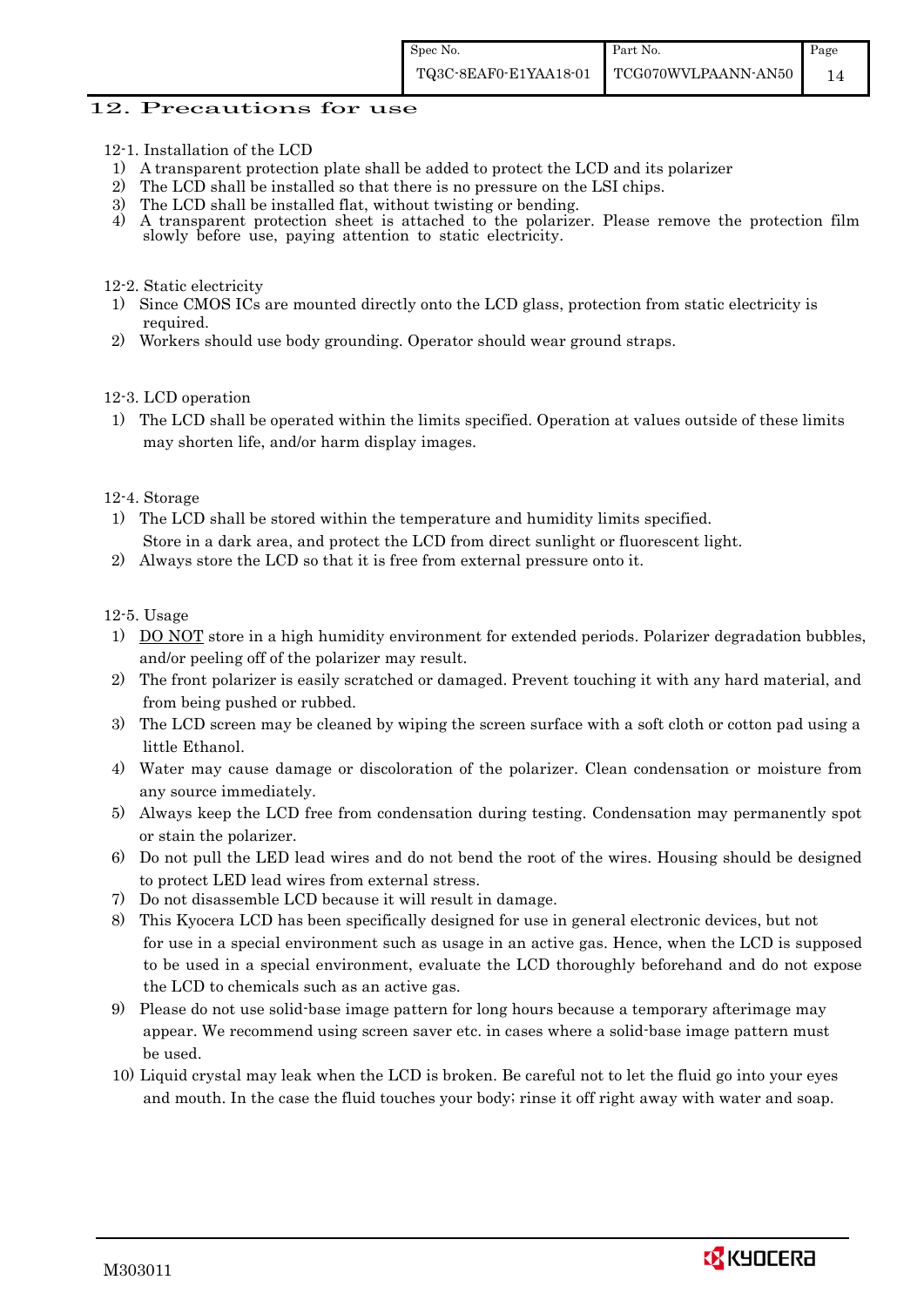Spec No. TQ3C-8EAF0-E1YAA18-01 Part No. Page 15

## 13. Reliability test data

| Test item                            | Test condition                                                                                        | Test time |                                                            | Judgement                                                                  |
|--------------------------------------|-------------------------------------------------------------------------------------------------------|-----------|------------------------------------------------------------|----------------------------------------------------------------------------|
| High temp.<br>atmosphere             | $80^{\circ}$ C                                                                                        | 240h      | Display function<br>Display quality<br>Current consumption | $\therefore$ No defect<br>$\therefore$ No defect<br>$\therefore$ No defect |
| Low temp.<br>atmosphere              | $-30$ °C                                                                                              | 240h      | Display function<br>Display quality<br>Current consumption | $\therefore$ No defect<br>: No defect<br>$\therefore$ No defect            |
| High temp.<br>humidity<br>atmosphere | 40°C 90% RH                                                                                           | 240h      | Display function<br>Display quality<br>Current consumption | : No defect<br>$\therefore$ No defect<br>$\therefore$ No defect            |
| Temp. cycle                          | $-30^{\circ}$ C<br>0.5 <sub>h</sub><br>0.5 <sub>h</sub><br>R.T.<br>$80^{\circ}$ C<br>0.5 <sub>h</sub> | 10cycles  | Display function<br>Display quality<br>Current consumption | $\therefore$ No defect<br>$\therefore$ No defect<br>$\therefore$ No defect |
| High temp.<br>operation              | $70^{\circ}$ C                                                                                        | 500h      | Display function<br>Display quality<br>Current consumption | $\therefore$ No defect<br>$\therefore$ No defect<br>$\therefore$ No defect |

1) Each test item uses a test LCD only once. The tested LCD is not used in any other tests.

2) The LCD is tested in circumstances in which there is no condensation.

3) The reliability test is not an out-going inspection.

4) The result of the reliability test is for your reference purpose only. The reliability test is conducted only to examine the LCD's capability.

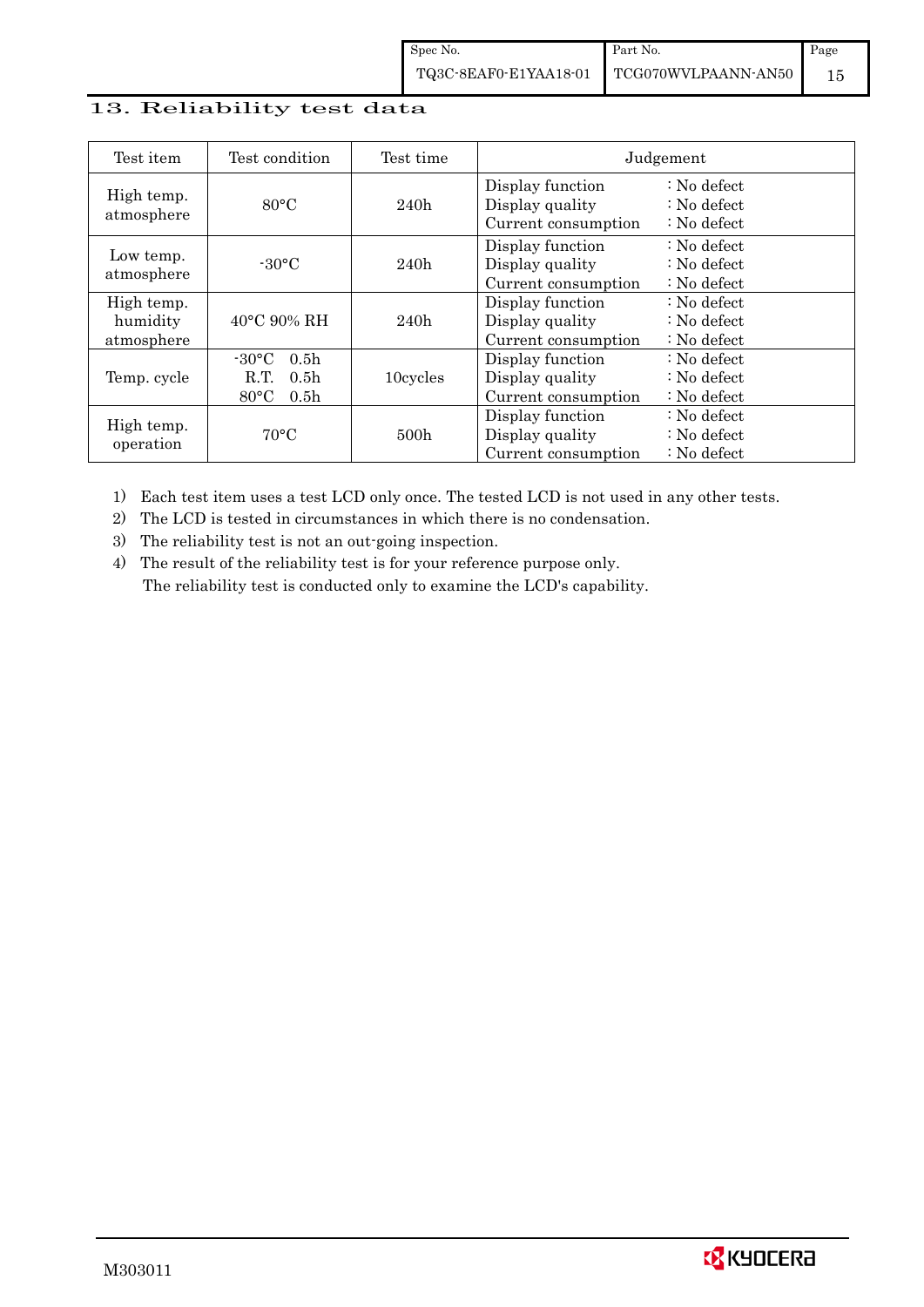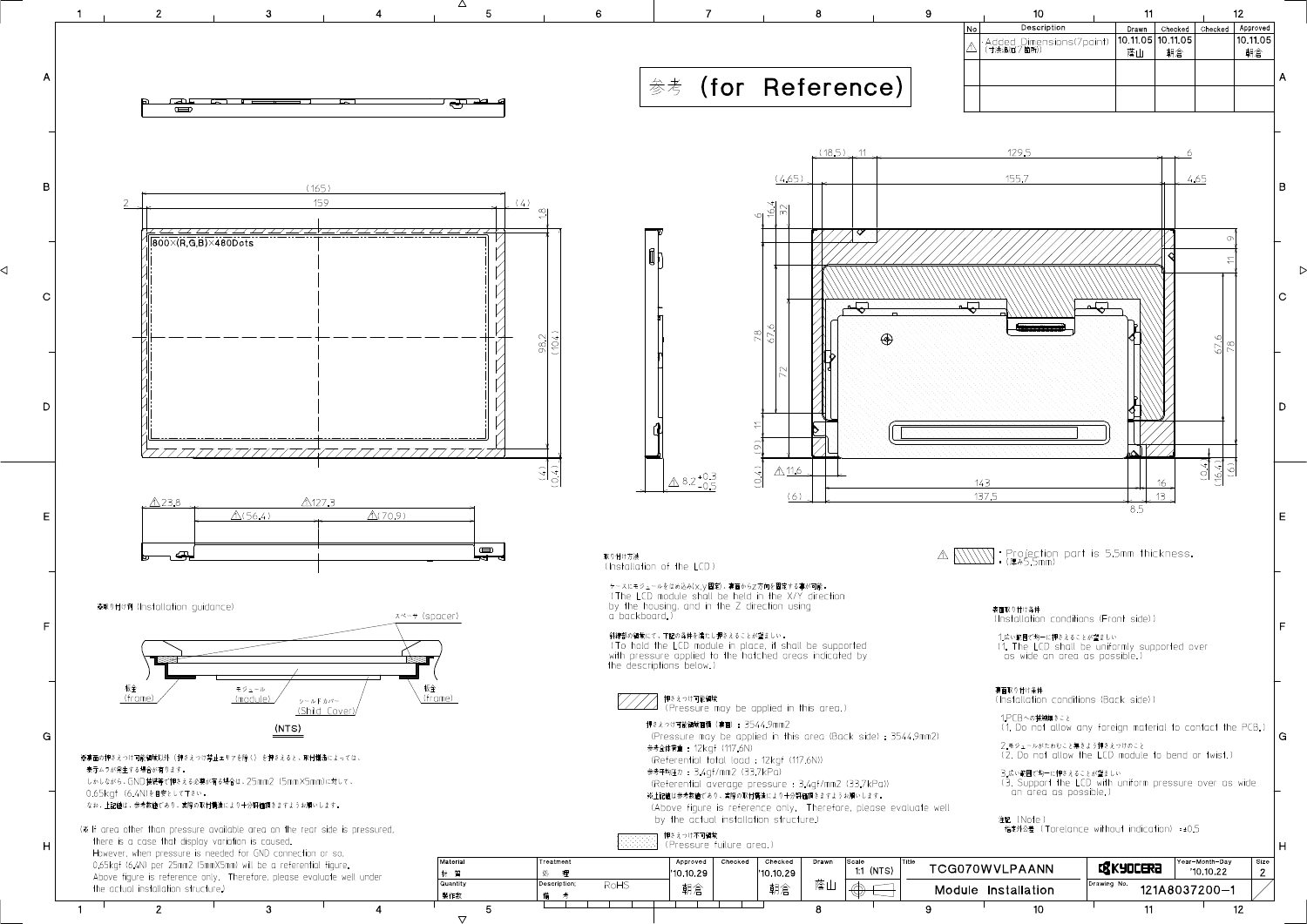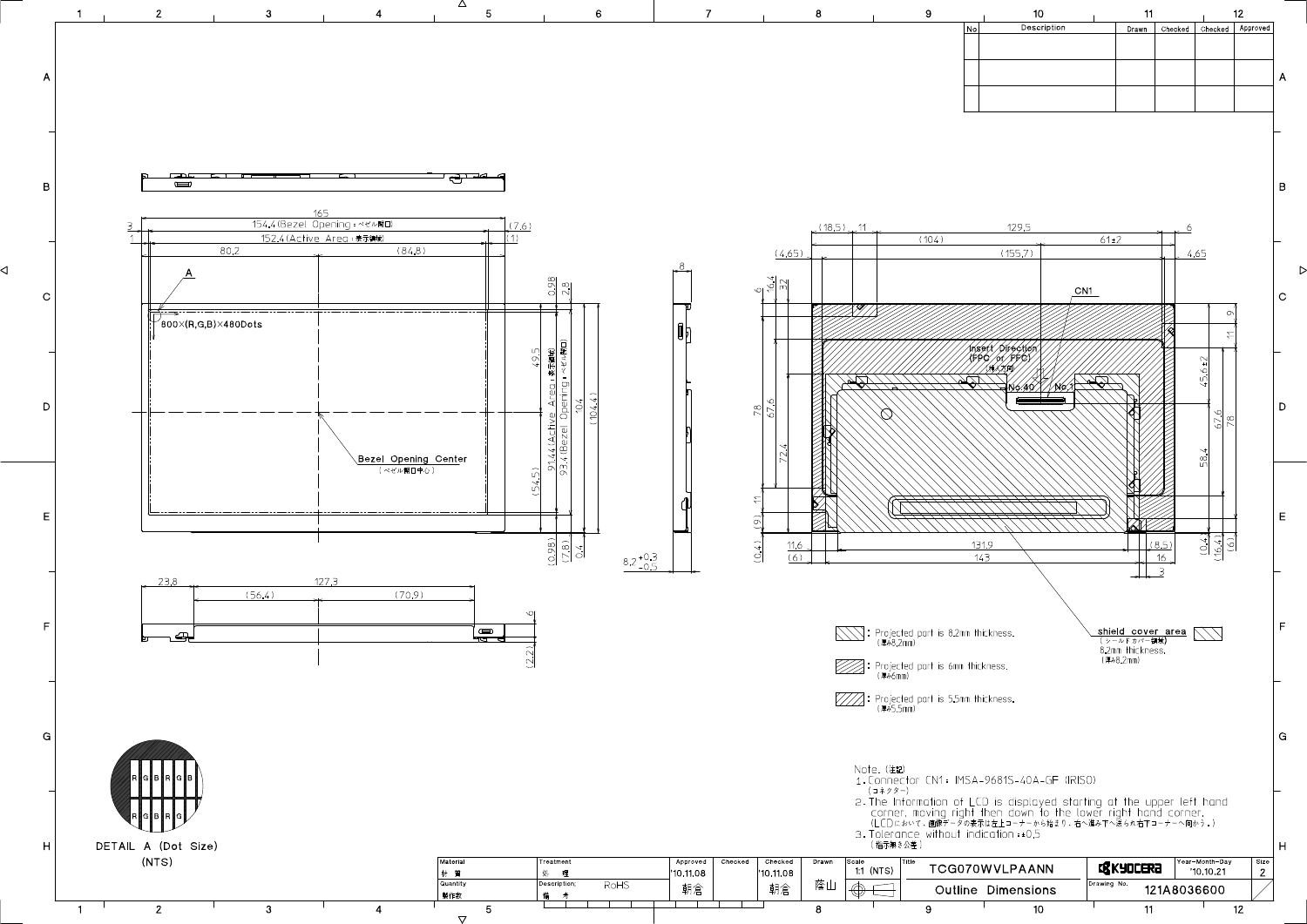| Spec No. | TQ3C-8EAF0-E2YAA18-00 |
|----------|-----------------------|
| Date     | April 11, 2011        |

## KYOCERA INSPECTION STANDARD

## TYPE : TCG070WVLPAANN-AN50

## KYOCERA CORPORATION LCD DIVISION

| Original       |                                          | Designed by: Engineering dept. | Confirmed by $:QA$ dept. |         |          |
|----------------|------------------------------------------|--------------------------------|--------------------------|---------|----------|
| Issue Date     | Prepared                                 | Checked                        | Approved                 | Checked | Approved |
| April 11, 2011 | S.Hatamaka yelkeder M.F.jiTani [I Hamans |                                |                          |         |          |

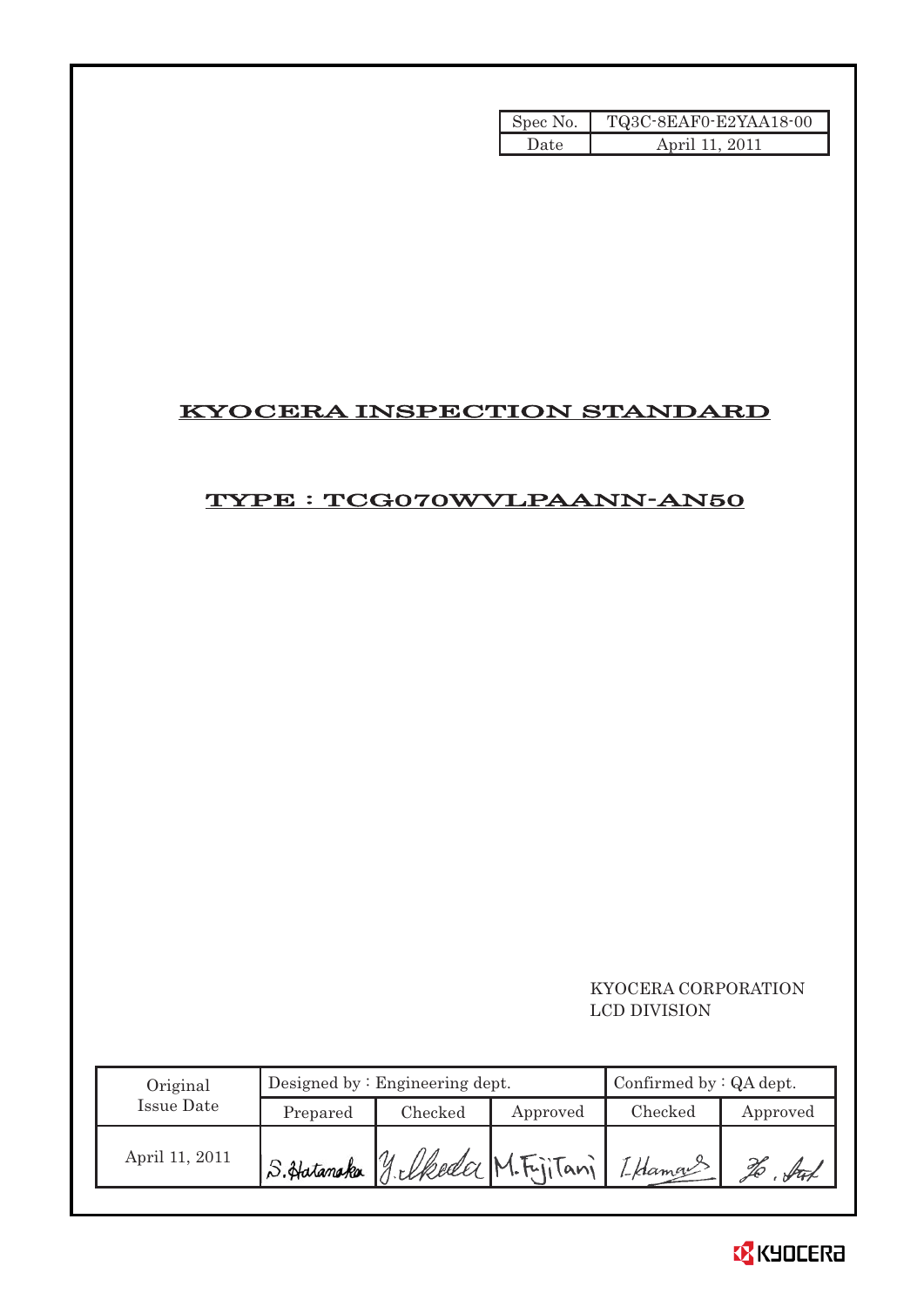| Spec No.              | Part No.            |
|-----------------------|---------------------|
| TQ3C-8EAF0-E2YAA18-00 | TCG070WVLPAANN-AN50 |

| Revision record      |      |          |  |                                 |                         |         |                        |  |
|----------------------|------|----------|--|---------------------------------|-------------------------|---------|------------------------|--|
|                      |      |          |  | Designed by : Engineering dept. | Confirmed by : QA dept. |         |                        |  |
| $\rm{\textbf{Date}}$ |      | Prepared |  | Checked                         | Approved                | Checked | ${\Large\bf Approved}$ |  |
|                      |      |          |  |                                 |                         |         |                        |  |
|                      |      |          |  |                                 |                         |         |                        |  |
| Rev.No.              | Date | Page     |  |                                 | Descriptions            |         |                        |  |
|                      |      |          |  |                                 |                         |         |                        |  |
|                      |      |          |  |                                 |                         |         |                        |  |
|                      |      |          |  |                                 |                         |         |                        |  |
|                      |      |          |  |                                 |                         |         |                        |  |
|                      |      |          |  |                                 |                         |         |                        |  |
|                      |      |          |  |                                 |                         |         |                        |  |
|                      |      |          |  |                                 |                         |         |                        |  |
|                      |      |          |  |                                 |                         |         |                        |  |
|                      |      |          |  |                                 |                         |         |                        |  |
|                      |      |          |  |                                 |                         |         |                        |  |
|                      |      |          |  |                                 |                         |         |                        |  |
|                      |      |          |  |                                 |                         |         |                        |  |
|                      |      |          |  |                                 |                         |         |                        |  |
|                      |      |          |  |                                 |                         |         |                        |  |
|                      |      |          |  |                                 |                         |         |                        |  |
|                      |      |          |  |                                 |                         |         |                        |  |
|                      |      |          |  |                                 |                         |         |                        |  |
|                      |      |          |  |                                 |                         |         |                        |  |
|                      |      |          |  |                                 |                         |         |                        |  |
|                      |      |          |  |                                 |                         |         |                        |  |
|                      |      |          |  |                                 |                         |         |                        |  |
|                      |      |          |  |                                 |                         |         |                        |  |
|                      |      |          |  |                                 |                         |         |                        |  |
|                      |      |          |  |                                 |                         |         |                        |  |
|                      |      |          |  |                                 |                         |         |                        |  |
|                      |      |          |  |                                 |                         |         |                        |  |
|                      |      |          |  |                                 |                         |         |                        |  |
|                      |      |          |  |                                 |                         |         |                        |  |
|                      |      |          |  |                                 |                         |         |                        |  |
|                      |      |          |  |                                 |                         |         |                        |  |
|                      |      |          |  |                                 |                         |         |                        |  |
|                      |      |          |  |                                 |                         |         |                        |  |
|                      |      |          |  |                                 |                         |         |                        |  |
|                      |      |          |  |                                 |                         |         |                        |  |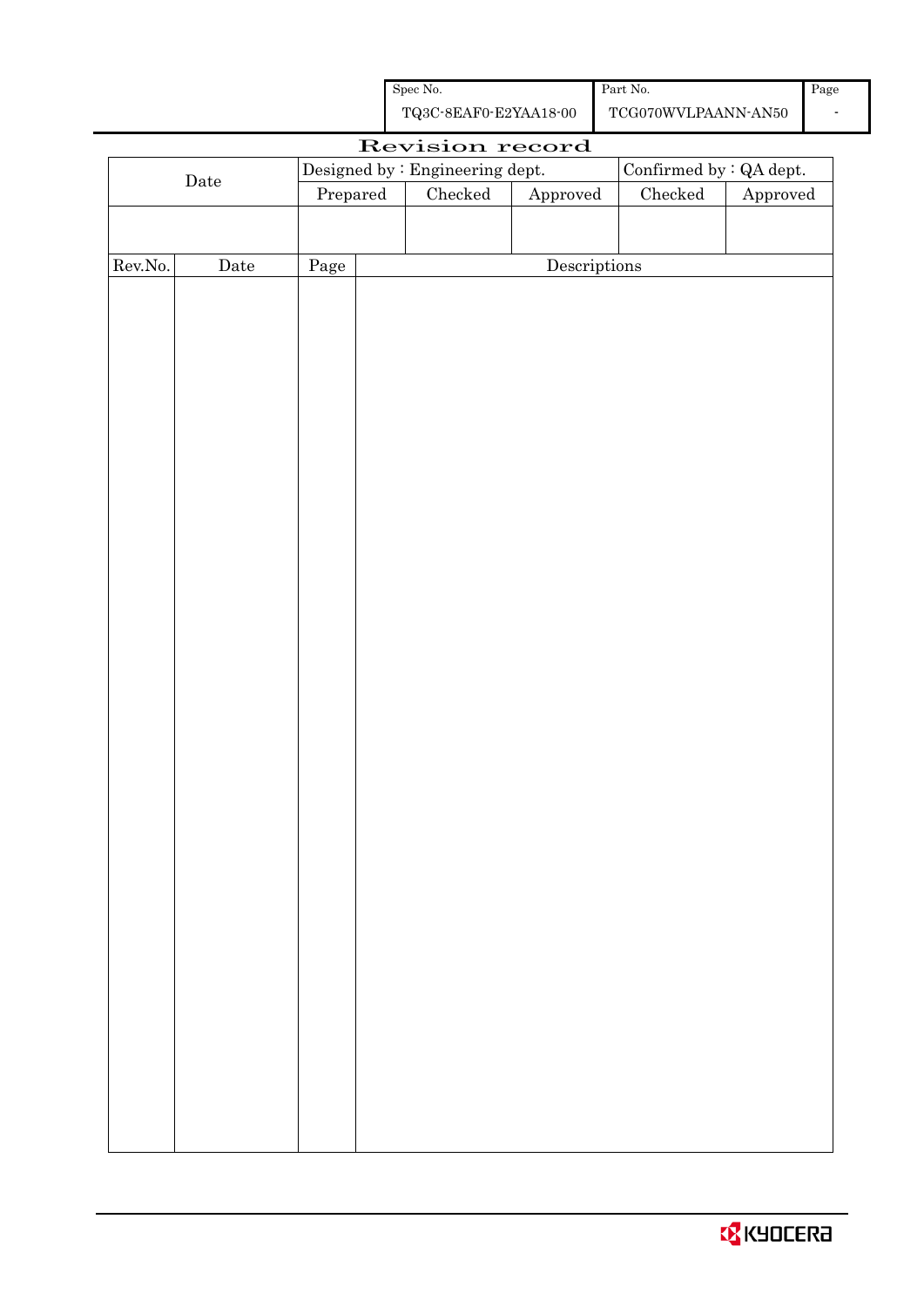Page 1

# Visuals specification

| 1) Note |
|---------|
|---------|

|                 |                                                                                              | Note                      |                                                           |  |  |  |  |  |  |
|-----------------|----------------------------------------------------------------------------------------------|---------------------------|-----------------------------------------------------------|--|--|--|--|--|--|
| General         | Customer identified anomalies not defined within this inspection standard shall be<br>1.     |                           |                                                           |  |  |  |  |  |  |
|                 | reviewed by Kyocera, and an additional standard shall be determined by mutual                |                           |                                                           |  |  |  |  |  |  |
|                 | consent.                                                                                     |                           |                                                           |  |  |  |  |  |  |
|                 | This inspection standard about the image quality shall be applied to any defect within<br>2. |                           |                                                           |  |  |  |  |  |  |
|                 | the active area and shall not be applicable to outside of the area.                          |                           |                                                           |  |  |  |  |  |  |
|                 | Inspection conditions                                                                        |                           |                                                           |  |  |  |  |  |  |
|                 | 3.                                                                                           |                           |                                                           |  |  |  |  |  |  |
|                 | Luminance                                                                                    |                           | $\div 500$ Lux min.                                       |  |  |  |  |  |  |
|                 |                                                                                              | Inspection distance       | $\div$ 300 mm.<br>$: 25 + 5$                              |  |  |  |  |  |  |
|                 | Temperature                                                                                  |                           |                                                           |  |  |  |  |  |  |
|                 | Direction                                                                                    |                           | : Directly above                                          |  |  |  |  |  |  |
| Definition of   | Dot defect                                                                                   | Bright dot defect         | The dot is constantly "on" when power applied to the      |  |  |  |  |  |  |
| inspection item |                                                                                              |                           | LCD, even when all "Black" data sent to the screen.       |  |  |  |  |  |  |
|                 |                                                                                              |                           | Inspection tool: 5% Transparency neutral density filter.  |  |  |  |  |  |  |
|                 |                                                                                              |                           | Count dot: If the dot is visible through the filter.      |  |  |  |  |  |  |
|                 |                                                                                              |                           | Don't count dot: If the dot is not visible through the    |  |  |  |  |  |  |
|                 |                                                                                              |                           | filter.                                                   |  |  |  |  |  |  |
|                 |                                                                                              |                           | R<br>RGBRGBRGB                                            |  |  |  |  |  |  |
|                 |                                                                                              |                           | dot defect<br>$R$ G $B$ R $G$ B $R$ G $B$                 |  |  |  |  |  |  |
|                 |                                                                                              |                           |                                                           |  |  |  |  |  |  |
|                 |                                                                                              | Black dot defect          | The dot is constantly "off" when power applied to the     |  |  |  |  |  |  |
|                 |                                                                                              |                           | LCD, even when all "White" data sent to the screen.       |  |  |  |  |  |  |
|                 |                                                                                              | Adjacent dot              | Adjacent dot defect is defined as two or more bright dot  |  |  |  |  |  |  |
|                 |                                                                                              |                           | defects or black dot defects.                             |  |  |  |  |  |  |
|                 |                                                                                              |                           | RGBRGBRGB                                                 |  |  |  |  |  |  |
|                 |                                                                                              |                           | $R$  G $ B R$  G $ B R$  G $ B $                          |  |  |  |  |  |  |
|                 |                                                                                              |                           | dot defect<br>RGBRGBRG<br>в                               |  |  |  |  |  |  |
|                 |                                                                                              |                           |                                                           |  |  |  |  |  |  |
|                 | External                                                                                     | Bubble, Scratch,          | Visible operating (all pixels "Black" or "White") and non |  |  |  |  |  |  |
|                 | inspection                                                                                   | Foreign particle          | operating.                                                |  |  |  |  |  |  |
|                 |                                                                                              | (Polarizer, Cell,         |                                                           |  |  |  |  |  |  |
|                 |                                                                                              | Backlight)                |                                                           |  |  |  |  |  |  |
|                 |                                                                                              | Appearance                | Does not satisfy the value at the spec.                   |  |  |  |  |  |  |
|                 |                                                                                              | inspection                |                                                           |  |  |  |  |  |  |
|                 | Others                                                                                       | LED wires                 | Damaged to the LED wires, connector, pin, functional      |  |  |  |  |  |  |
|                 |                                                                                              |                           | failure or appearance failure.                            |  |  |  |  |  |  |
|                 | Definition                                                                                   | Definition of circle size | Definition of linear size                                 |  |  |  |  |  |  |
|                 | of size                                                                                      |                           |                                                           |  |  |  |  |  |  |
|                 |                                                                                              |                           |                                                           |  |  |  |  |  |  |
|                 |                                                                                              |                           |                                                           |  |  |  |  |  |  |
|                 |                                                                                              |                           |                                                           |  |  |  |  |  |  |
|                 |                                                                                              |                           |                                                           |  |  |  |  |  |  |
|                 |                                                                                              |                           | )/2                                                       |  |  |  |  |  |  |